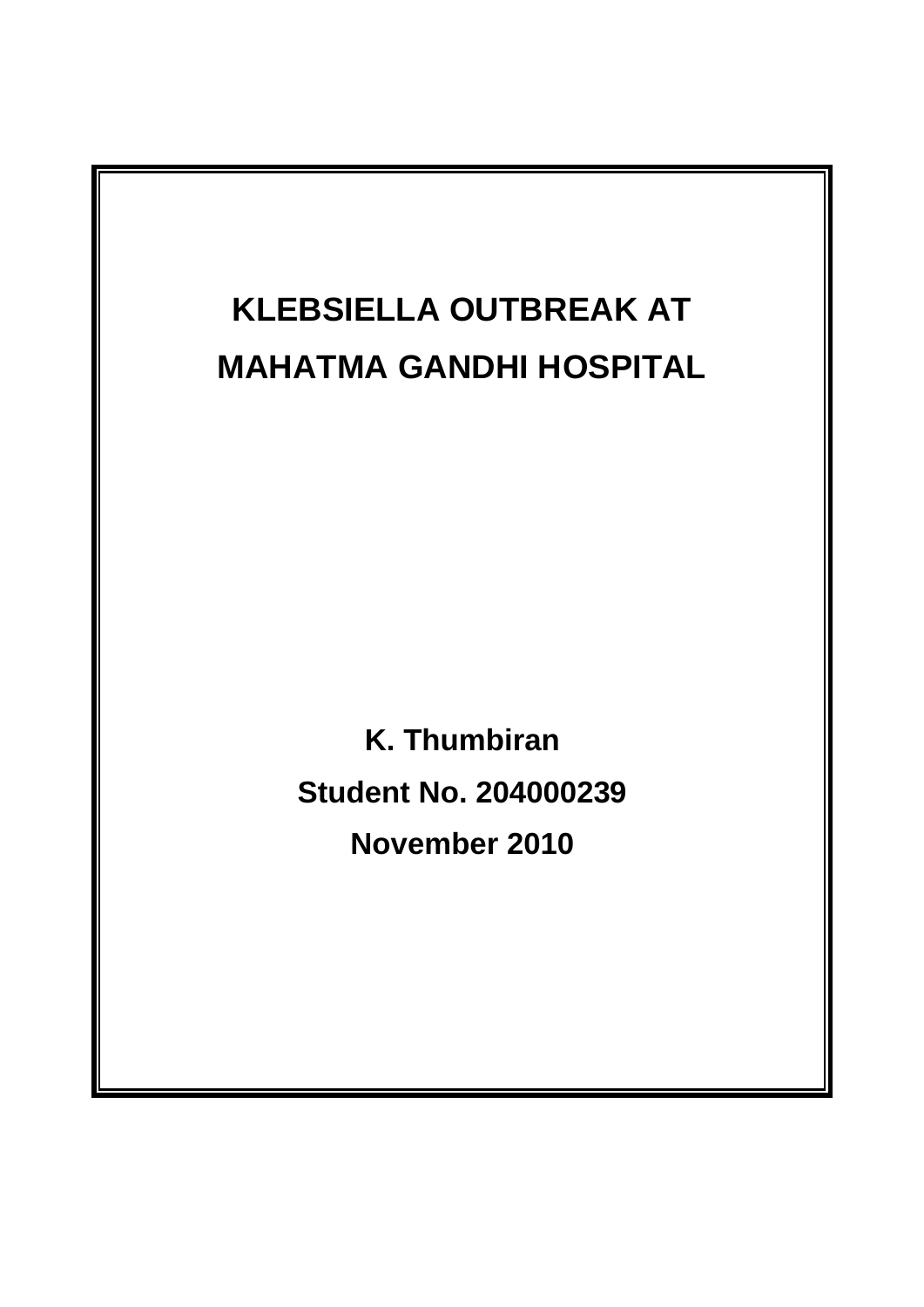#### UNIVERSITY OF KWAZULU-NATAL

# **KLEBSIELLA OUTBREAK AT MAHATMA GANDHI HOSPITAL**

By

Kumarasen Thumbiran Student Number: 204000239

A case study submitted in partial fulfillment of the requirements for the degree of

MASTERS IN PUBLIC ADMINISTRATION School of Public Administration and Development Management Faculty of Management Studies

> Supervisor: Dr M Subban 2010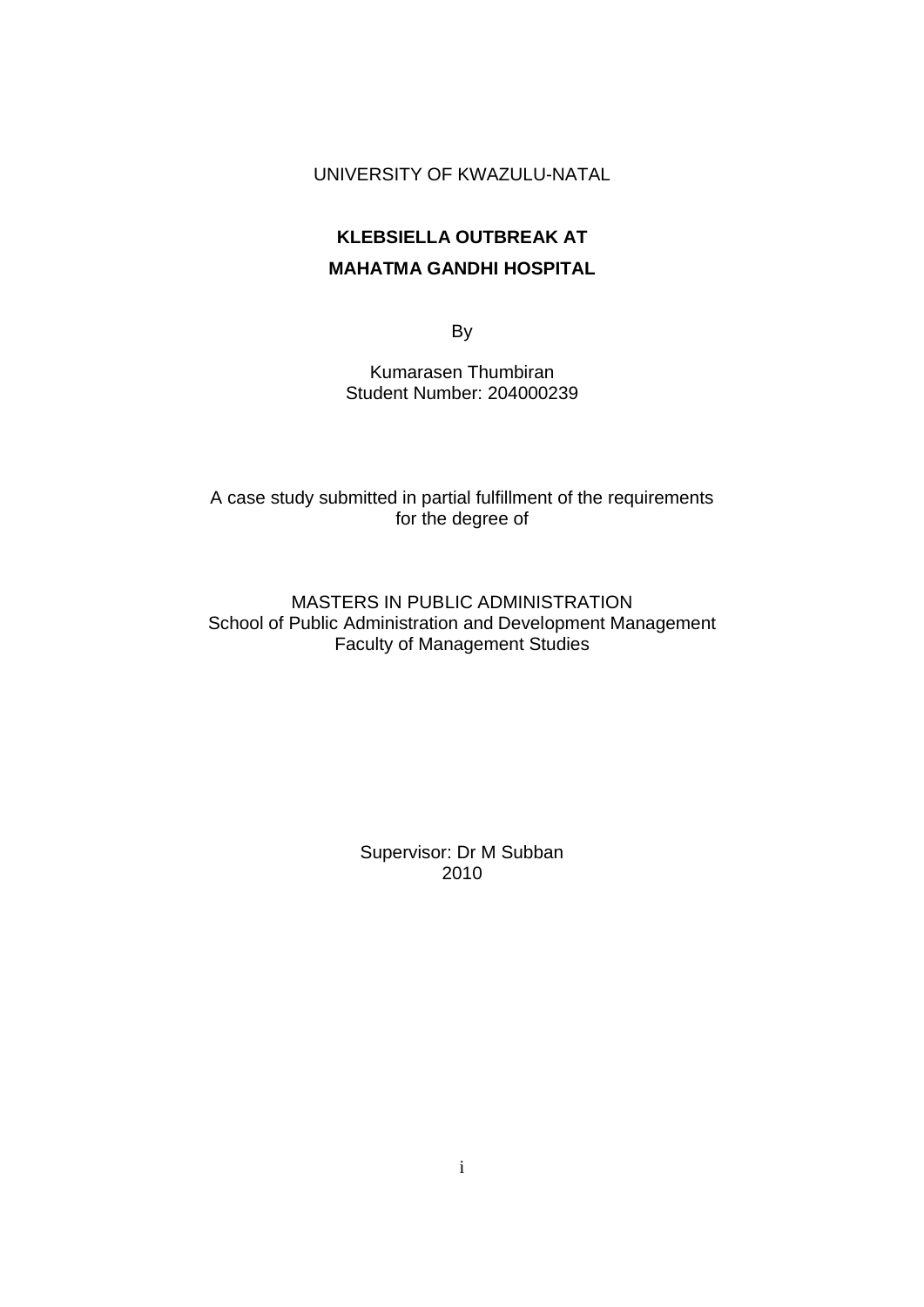#### **DECLARATION**

I, Kumarasen Thumbiran, declare that:

(i) The research reported in this case study, except where otherwise indicated, is my original research.

(ii) This case study has not been submitted for any degree or examination at any other university.

(iii) This case study does not contain other persons' data, pictures, graphs or other information, unless specifically acknowledged as being sourced from other persons.

(iv) This case study does not contain other persons' writing, unless specifically acknowledged as being sourced from other researchers. Where other written sources have been quoted, then:

a) their words have been re-written but the general information attributed to them has been referenced;

b) where their exact words have been used, their writing has been placed inside quotation marks, and referenced.

(v) This case study does not contain text, graphics or tables copied and pasted from the Internet, unless specifically acknowledged, and the source being detailed in the dissertation and in the references sections.

Signature:

Student Number: 204000239

Date: 15 November 2010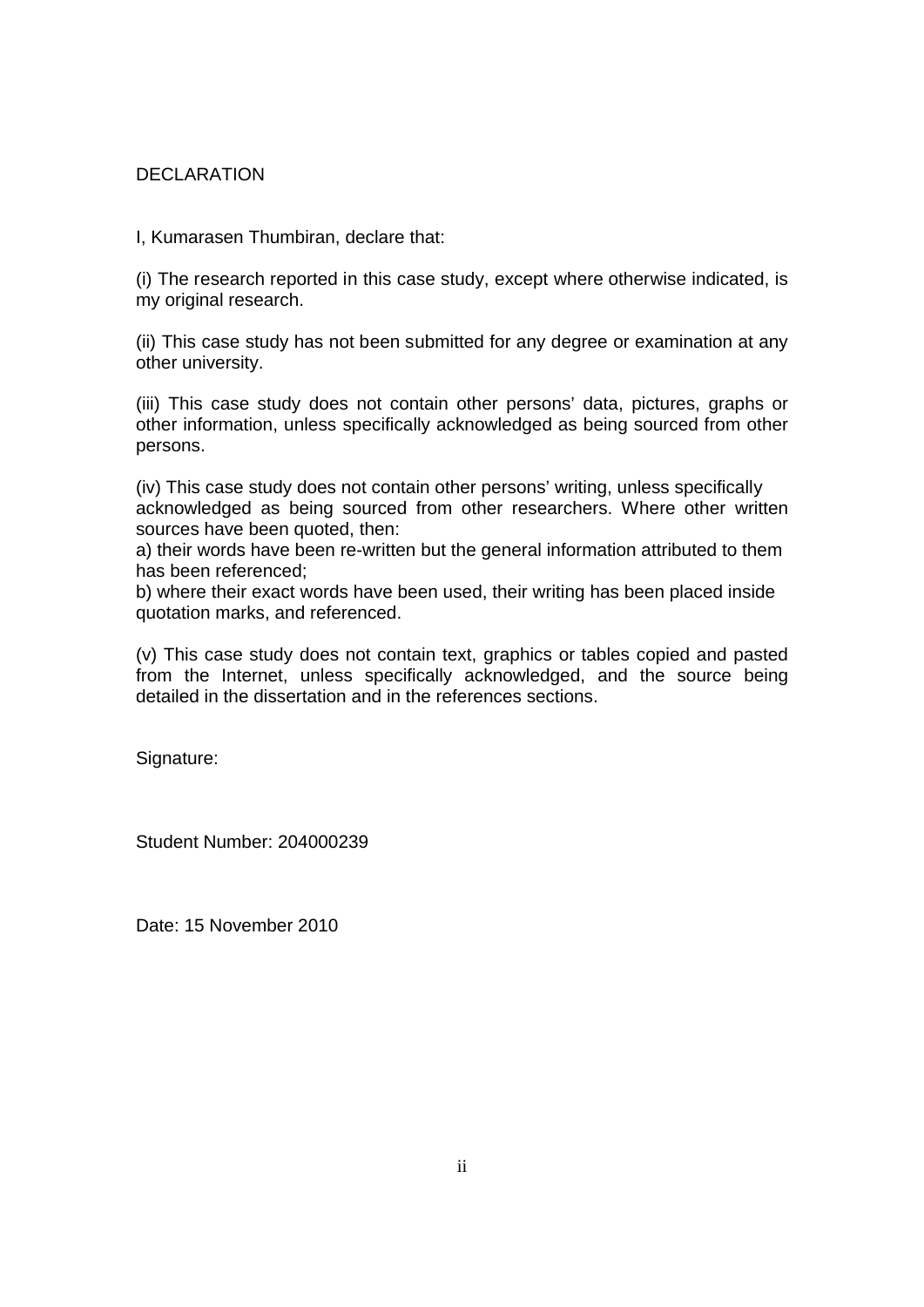#### **ACKNOWLEDGEMENT**

The writing of this case study has been one of the most significant challenges I ever had to face. Without the support, patience and guidance of the following people, this study would not have been completed. It is to them that I owe my deepest gratitude.

- First and foremost, I praise God almighty, the Supreme Being, who ultimately makes everything possible on earth, for the grace, strength and wisdom to complete this research.
- I am grateful to my parents for their unconditional support, inspiration and love. Thank you for instilling in me the real value of education.
- To my supervisor, Dr Mogie Subban, I extend my sincere appreciation for her invaluable guidance, inspiration and support.
- To the management and staff of Emergency Medical Rescue Service eThekwini, thanks for all the support and keep up the good work.
- Finally to my wife, Vimilochini, thanks for all the support through the years.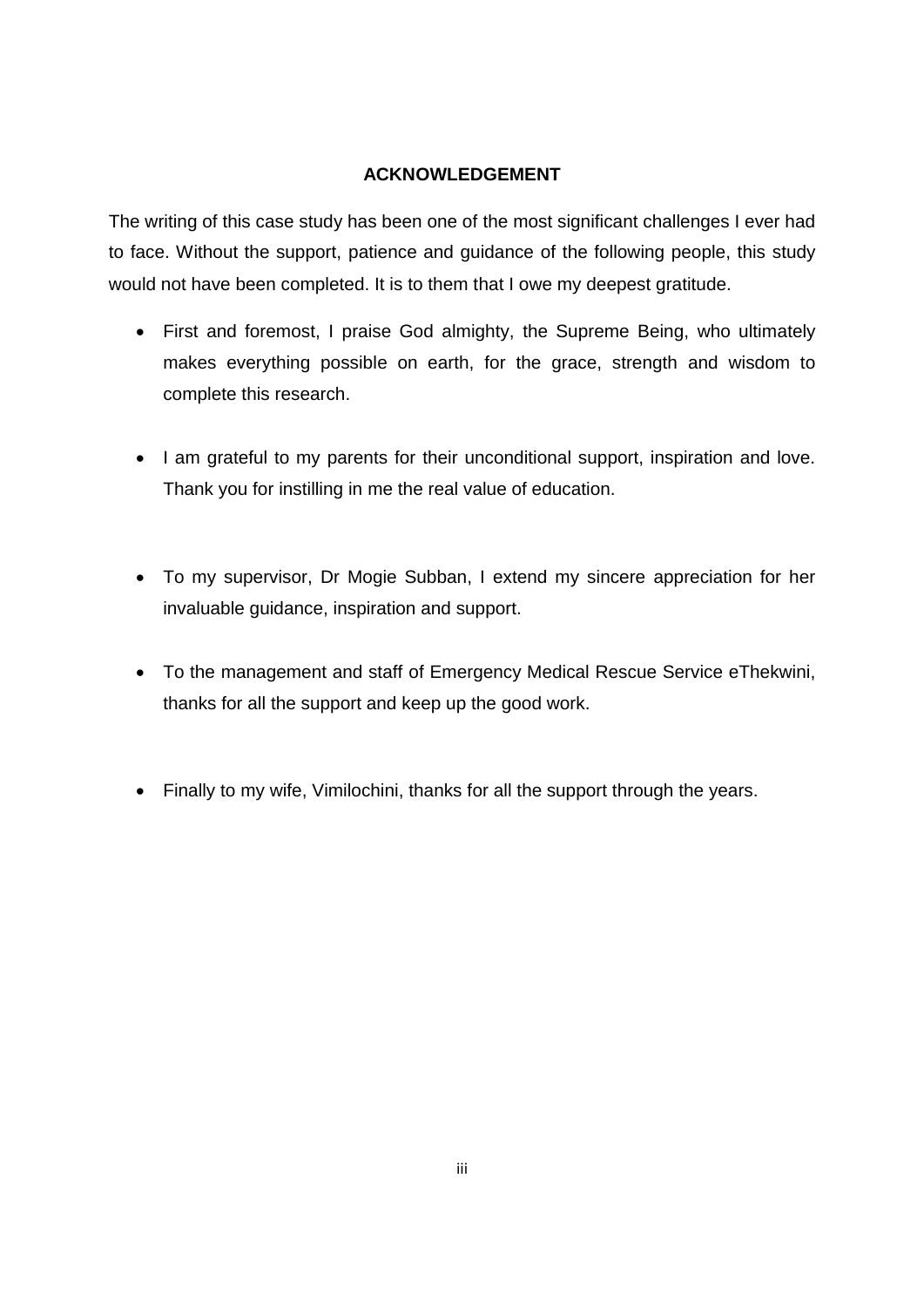### **DEDICATION**

I dedicate this case study to my sons Yougasen and Yashodan. I hope this case study inspires them to make a difference.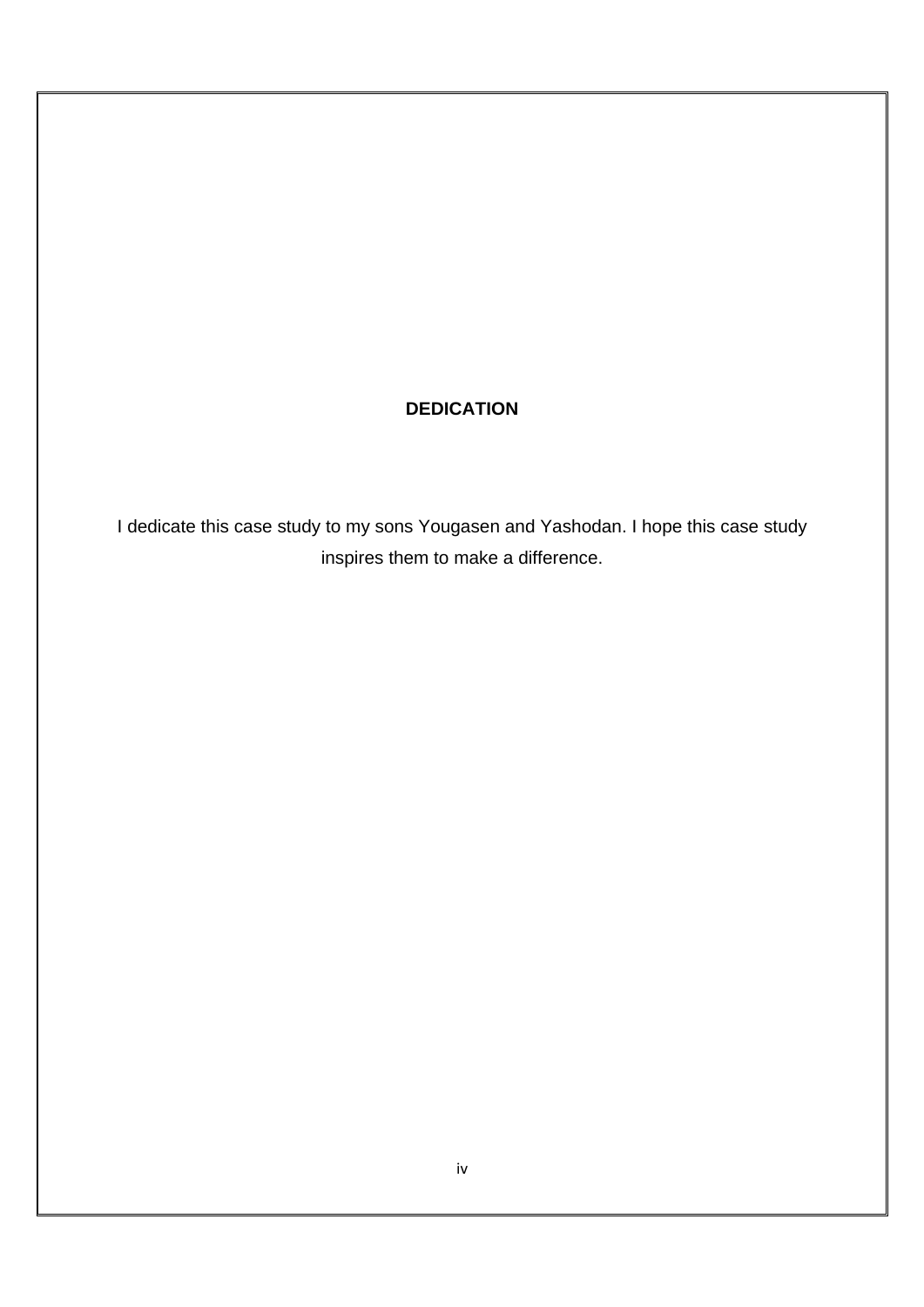| <b>TABLE OF CONTENTS</b>     |                                                  | <b>PAGE</b>    |
|------------------------------|--------------------------------------------------|----------------|
| <b>Title page</b>            |                                                  | i.             |
| <b>Declaration</b>           |                                                  | ii.            |
| <b>Acknowledgements</b>      |                                                  | Ϊii            |
| <b>Dedication</b>            |                                                  | iv             |
| <b>Abstract</b>              |                                                  | vi             |
| 1                            | <b>Introduction</b>                              | $\mathbf{1}$   |
| $\overline{2}$               | Klebsiella outbreak at King Edward VIII Hospital | $6\phantom{1}$ |
| 3                            | Factors contributing to the outbreak             | 12             |
| $\overline{\mathbf{4}}$      | Work processes and human behaviour               | 13             |
| 5                            | <b>Staffing and staffing concerns</b>            | 14             |
| $6\phantom{1}$               | <b>Environmental cleaning</b>                    | 14             |
| $\overline{7}$               | <b>Combat strategy</b>                           | 15             |
| 8                            | Governance                                       | 17             |
| 9                            | <b>Legal and regulatory obligations</b>          | 18             |
| 10                           | <b>Millennium Development Goals</b>              | 19             |
| 11                           | <b>Recommendations</b>                           | 19             |
| 12                           | <b>Conclusion</b>                                | 21             |
| 13                           | <b>Bibliography</b>                              | 22             |
| <b>ANNEXURE</b>              |                                                  |                |
| <b>Language Practitioner</b> |                                                  | 25             |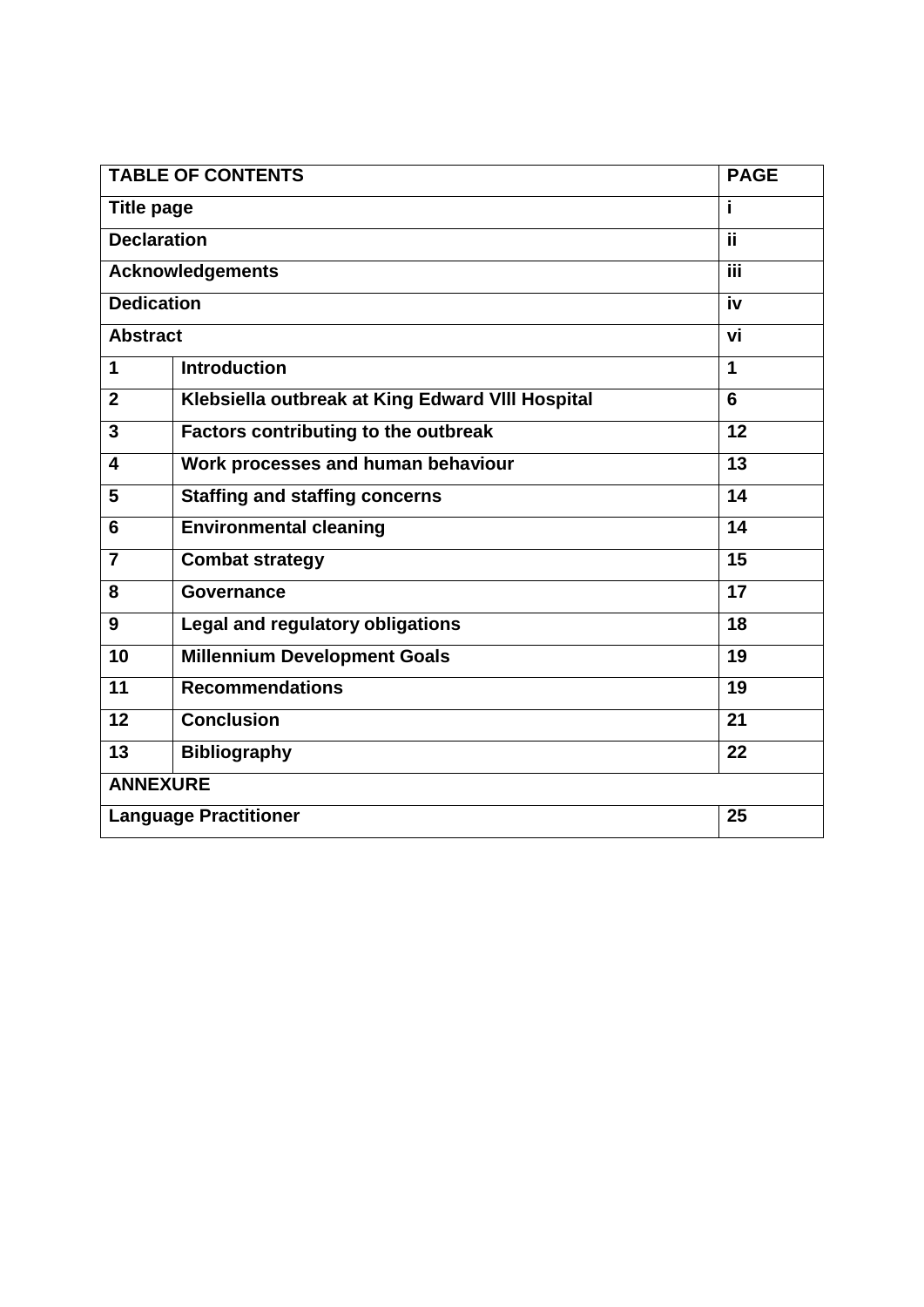#### **Abstract**

Staff shortages and lack of space at Prince Mshiyeni Hospital in Umlazi, south of Durban, was blamed for an outbreak of Klebsiella that has claimed the lives of five babies. Contaminated intravenous equipment and poor infection control measures were found to be the source of an outbreak of Klebsiella Pneumoniae, which killed twentyone babies in another KwaZulu-Natal hospital. "Several flaws were identified" with infection control methods, according to the report that was released and compiled by medical microbiologist Professor Willem Sturm of the Nelson R Mandela School of Medicine in Durban. Initial investigations at the Mahatma Gandhi Memorial Hospital north of Durban, found Klebsiella Pneumoniae on the hands of 10% of staff. Interviews revealed that the nursery was usually overcrowded, under-equipped and under-staffed, which worked against adherence to infection control. Early in the investigation at this hospital, a link was found to the babies' intravenous treatment and after other possibilities were ruled out, medication information for seventeen of the babies showed that they had received regular intravenous injections. The spread was attributed to multiple-use of units of the medication to save costs, inadequate hand washing practices and inappropriate hand wash facilities. Recommendations included sealing off the nursery with strict hygiene controls and abandoning the practice of multiple uses of units of intravenous preparations. "Such preparations should be used only once. Multiple-use for one patient should also not be done" Furthermore, long sleeves on gowns, white coats and uniforms, or personal wear should be forbidden, and rings and watches should not be worn on hands and wrists as these interfere with hand washing. Such recommendations, though pertinent, do not disguise the seriousness of this situation in our hospitals.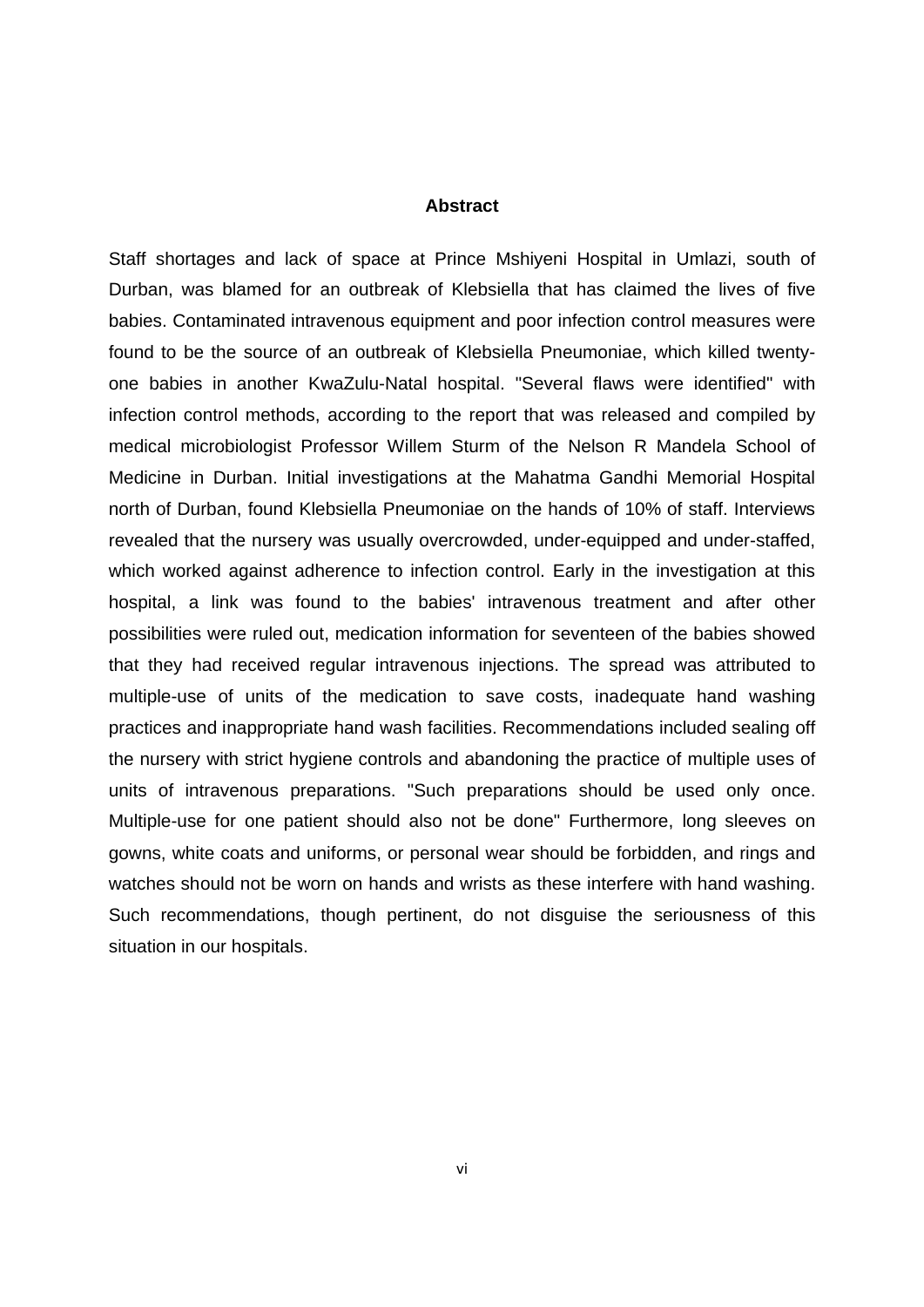#### **1. INTRODUCTION**

The danger infectious diseases pose is increasingly growing on a worldwide scale. This is mainly due to dramatic changes in human behaviour, broader social, economic and technological developments, and mutations in pathogens. In South Africa, however, this emergent threat to the health care system has not been accorded the consideration it deserves.

The devastating effect worldwide outbreaks such as SARS, Marburg hemorrhagic fever and Klebsiella Pneumoniae have in neo-natal units in terms of morbidity and mortality, and the accompanying financial burden placed on individuals, families, and society at large, cannot be under-estimated. The outbreaks of Klebsiella Pneumoniae nationally in South Africa, have served as a reminder of the need for urgent action to ensure efficient management of infectious diseases.

The three hundred and fifty bed Mahatma Gandhi Memorial Hospital in Phoenix, north of Durban, opened its doors for the first time in 1997. It has a large maternity section, where about 10% of newborns every year in South Africa are born. Despite being modern and sophisticated by the standards of many South African public hospitals, Mahatma Gandhi has gained notoriety recently for the deaths of newborn infants, from causes that should be easily preventable, and for attempting to cover up these deaths (Rosenthal, 2008: 87). The picture on the next page shows the setup of the nursery at Mahatma Gandhi Memorial Hospital. It can be seen how close patients are to one another and this can lead to cross infection.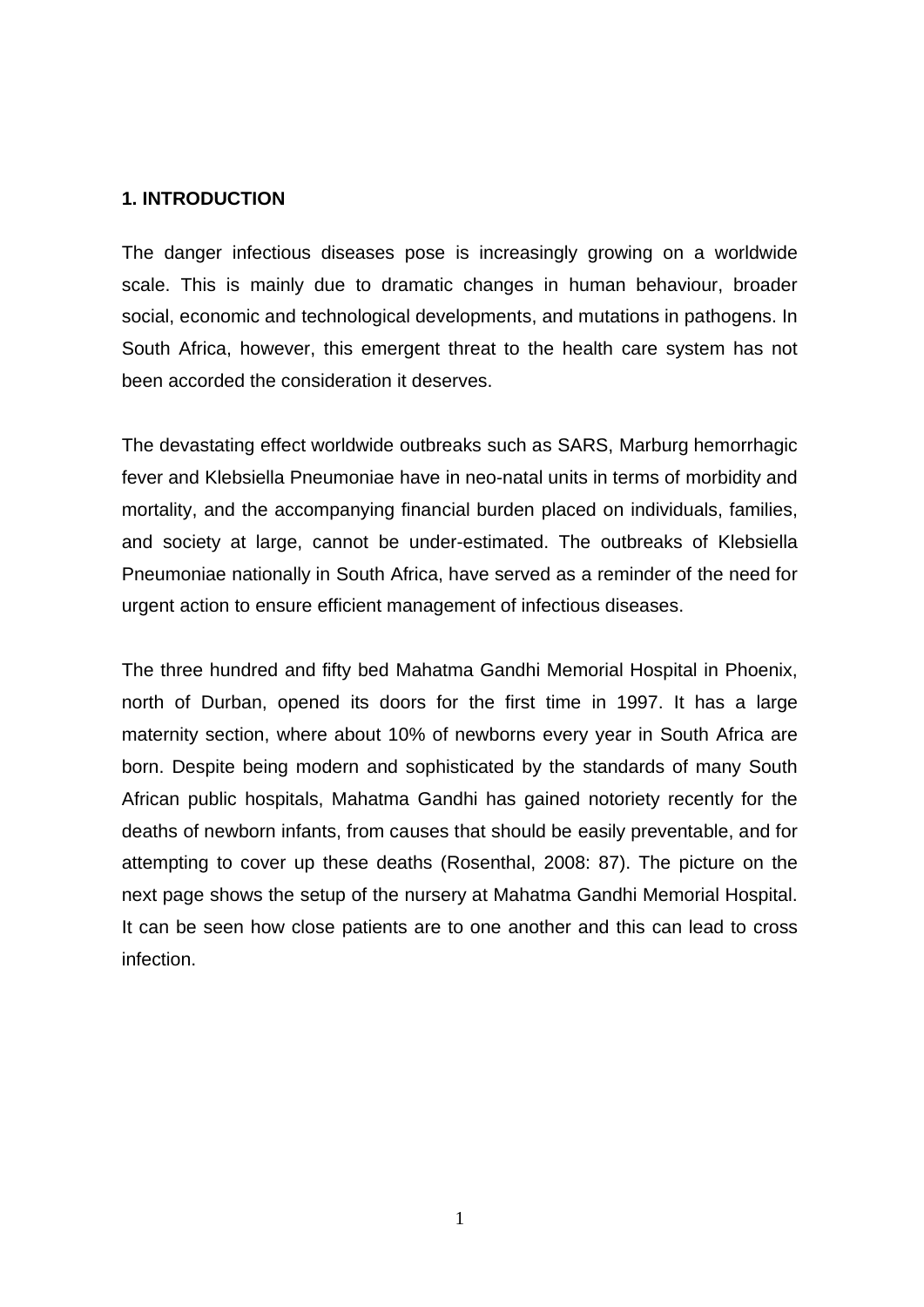

**Madide in Daily News (2006: 12)**

Over May and June 2005, twenty-two babies died from Klebsiella infection. It emerged that more than a month before these deaths, the hospital approached the provincial health department to raise concerns about potential outbreaks of infection. Shortly after these deaths were exposed in the media, a report was leaked showing that more than forty babies had also died from hospital-acquired infections, including Klebsiella, in 2003. However, many of the parents were not informed of the reason for their babies' deaths. Some were told that the deaths had been from natural causes when the blood reports showed Klebsiella infection. The source of the leaked report stated that "The deaths of these babies were covered up to such an extent that only a few people were aware of the tragedy taking place in our hospital". The picture on the next page clearly shows the paediatric section where patients are examined. There is limited space to work in for the medical staff.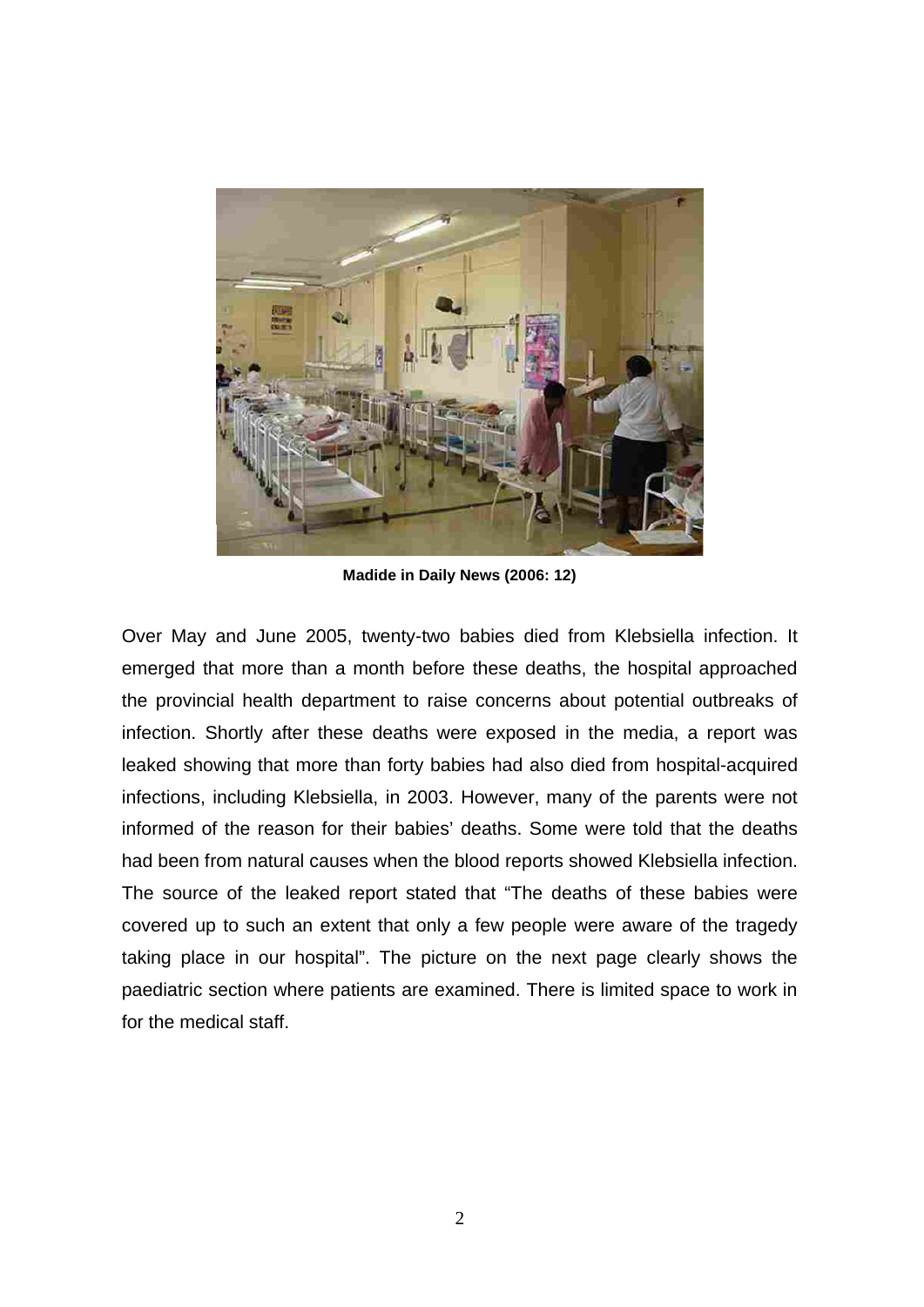

 **Paediatric section of Mahatma Gandhi Hospital (Daily News, 2006: 1)**

The Health Minister's response to the public exposure was to conduct a quick investigation and release a report which attributed the outbreak to poor hand washing, an overcrowded, under-staffed and under-equipped neo-natal unit and the sharing of incubators, cribs and monitoring equipment. There was also a lack of basic hygiene facilities including washing basins, and furthermore, dead bodies were stored in the same place in which equipment was disinfected. However, the report concluded that no one individual or section of the hospital was to blame. Over the past three years, there have been numerous complaints about poor conditions and under-staffing at the hospital. For example:

 In February 2000, the provincial health MEC visited the hospital on a factfinding mission following a spate of allegations of negligence and inhumane behaviour by staff members towards patients. One particular example concerned a woman who lost her baby at the hospital after being told by nurses that she would have to abort the baby, and was refused admission to the maternity ward.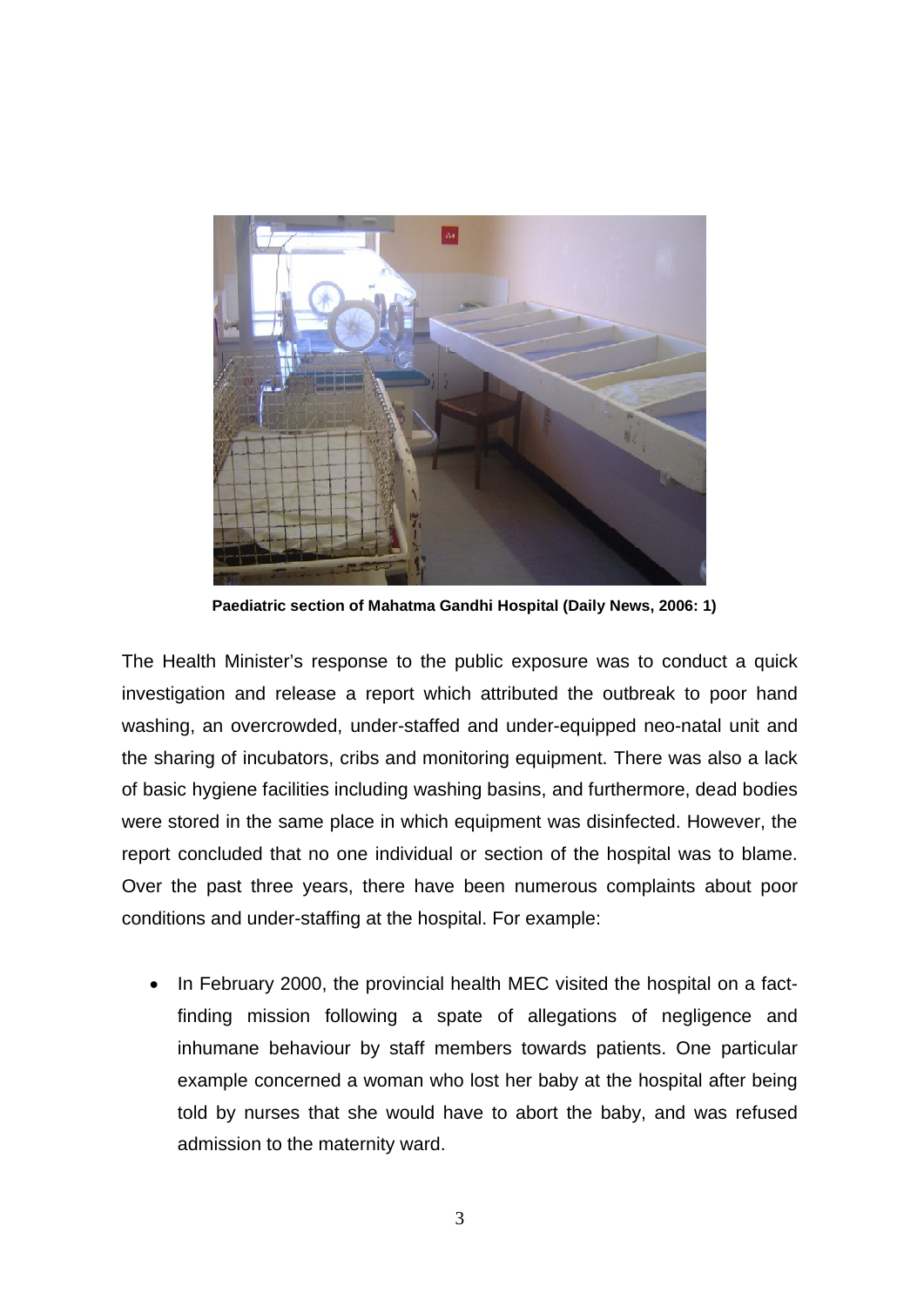- In September 2004, the story of Nomphumelelo Mfeka was reported on in the media. The patient was in the hospital for nearly two months waiting for surgery to remove a bullet lodged in her thigh. She had repeatedly been told she could not be operated on because the hospital did not have orthopaedic anaesthetists.
- In May 2005, the Health MEC paid another sudden visit to the hospital because she had been "inundated with negative allegations from the media". Patients had complained about waiting for hours and that nurses were rude and abrupt. It was reported that the maternity section had only ten delivery beds, but saw 11 000 babies delivered a year – an average of thirty a day. According to a local non-profit service group, Voice, the hospital serves about 1,3 million people, but is equipped to function as a clinic rather than a hospital.

Healthcare-associated infections make up an important public health problem in developing countries. In many hospitals, infection control procedures are inadequate through the lack of financial resources, poor infrastructure, overcrowding, poor hygiene, deficient laboratory services, poor management, insufficient technology and a shortage of trained staff. The most effective solution entails greater governmental commitment and application of infection control procedures consistent with available resources (Pittet, 2007: 45).

Infectious diseases are a global concern and the second most common cause of death. Of the 12 million deaths that occur globally, 95% occur in developing countries, where disease prevention and control policies are non-existent, inadequately adapted or under-funded by governments. Healthcare-associated infections (HCAIs) make up an important health problem throughout the world and pose a major threat to patient safety. HCAIs impact on the population in numerous ways. HCAIs affect patients directly, causing increased morbidity and mortality, may lead to disability and ultimately reduce the quality of life. HCAIs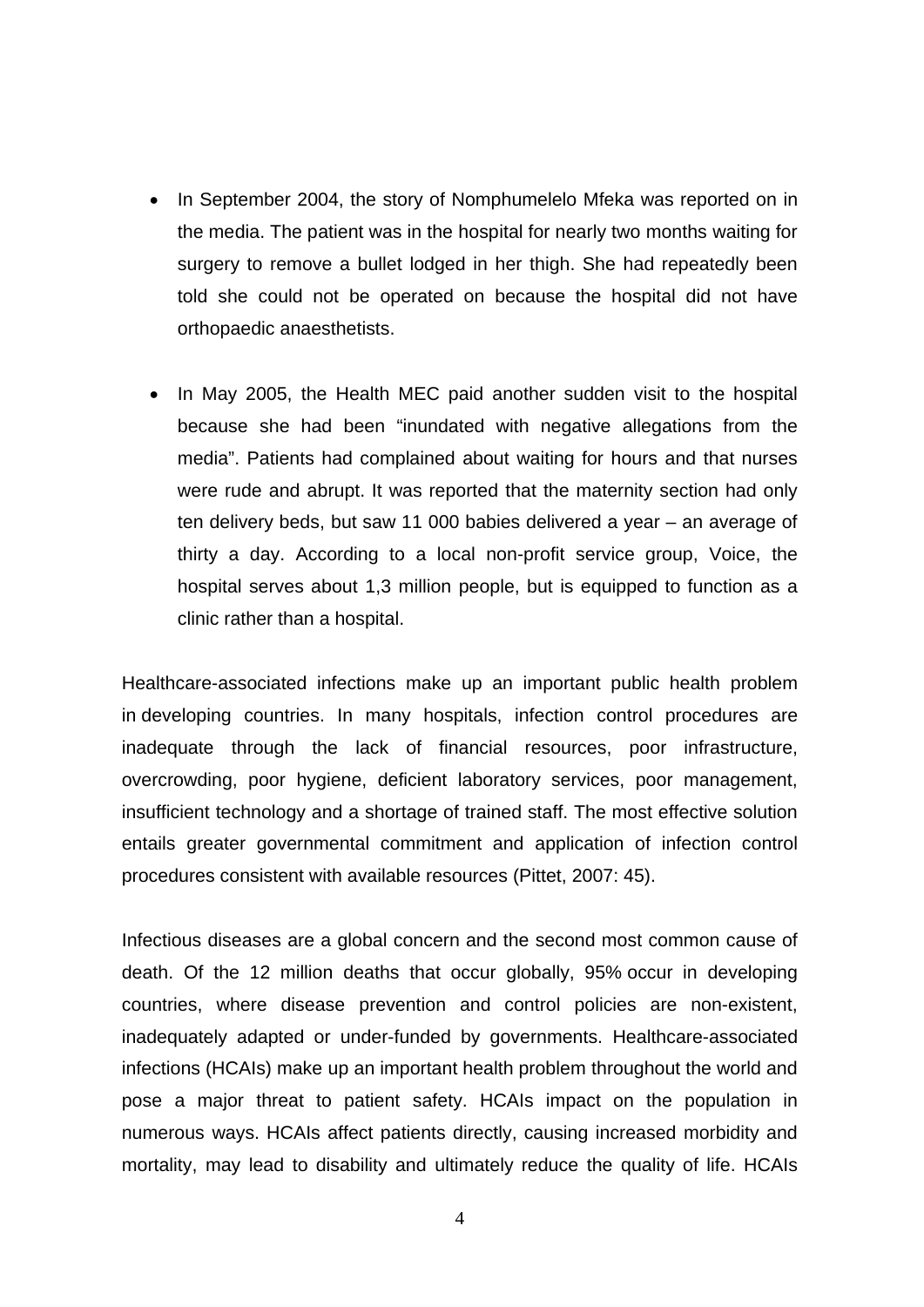also impact on the healthcare system by extending hospitalisation of affected patients and increasing the costs of diagnosis and treatment. HCAIs may be transmitted from the healthcare environment into the community and could damage the reputation of healthcare institutions (Hanson, 2008: 65).

For governments of developing countries, limited resources are the main challenge to implement infection control procedures. Throughout the last few decades, infection control programmes in developing countries have increased particularly in Africa. Public pressure to improve the quality of hospital care and the increased cost resulting from HCAIs in healthcare systems, have played important roles in this development.

A high frequency of HCAIs in a healthcare facility is an indicator of the poor quality of healthcare services. While advanced research is being conducted in this country, training in handling infectious diseases is almost non-existent and there are few infectious-disease specialists. According to the South African Health Professionals Council, infectious-disease specialists are not registered as a separate category. Also, there is no database on the number of hospital infections and the majority is not classified as notifiable. Infection is a worldwide problem and infants are particularly at risk. Neo-natal infection is the sixth leading cause of deaths amongst infants and babies. Infection contributes to South Africa's high infant mortality rate, which stands at 60 in 1000 or 6% compared with 5,6 in 1000 in Britain. According to Lynch *et al* (2007: 108), this indicates that it is "Already a serious problem in the US and the UK, but it is likely to get worse in this country".

In developing countries, the majority of funding is traditionally allocated to hospitals in urban centres which often have academic affiliations. In some hospitals, adequate supplies to help control infections of normally sterile body sites, mucous membranes and non-intact skin are not available. Overcrowding and understaffing particularly in the Intensive Care Units (ICU), results in decreased hand hygiene compliance. Furthermore, frequent movement of

5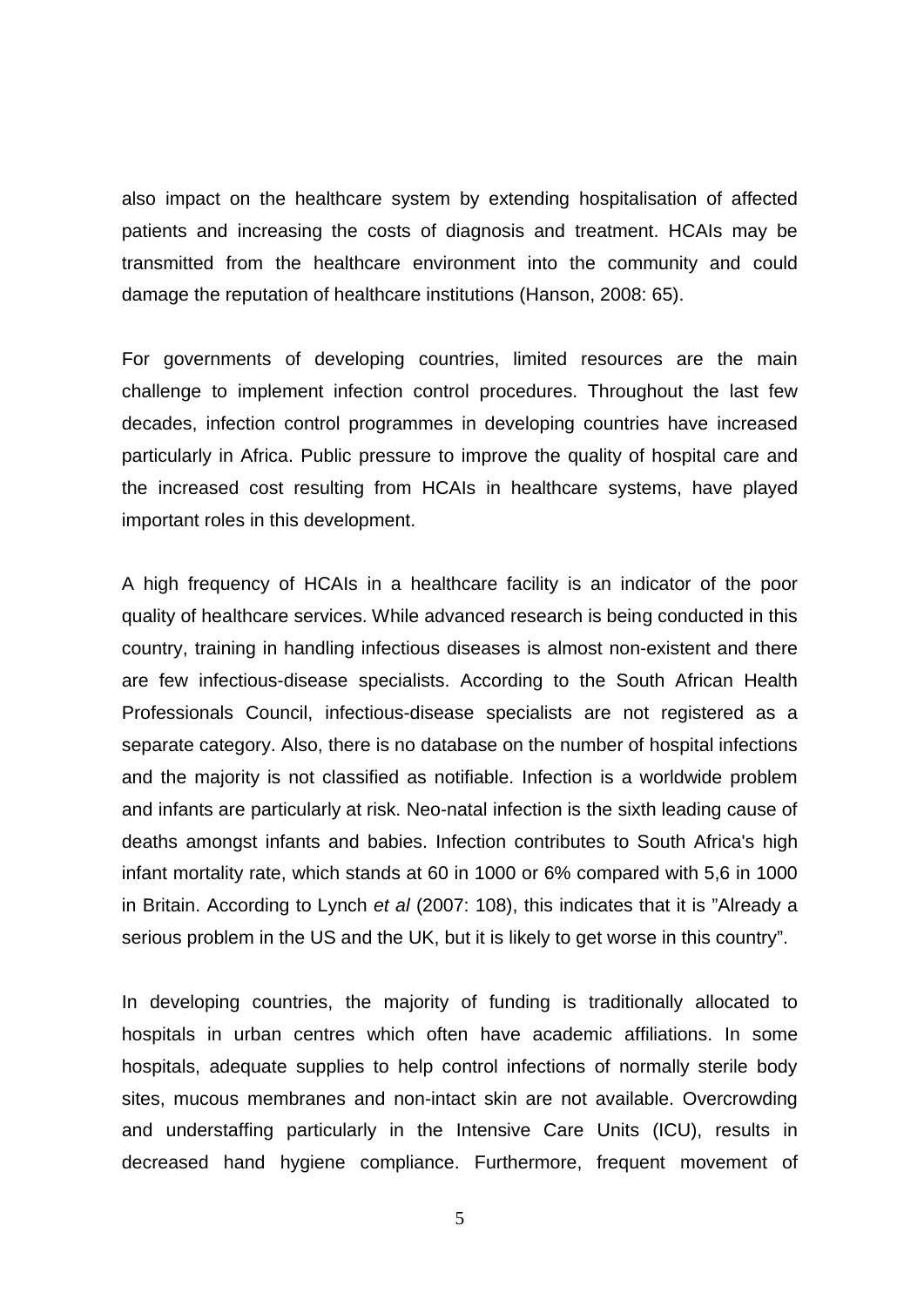patients and staff between hospital wards results in an increased risk of transmission of multidrug-resistant micro-organisms.

According to research by the Burden of Disease Unit of the Medical Research Council (MRC), neo-natal infection caused 3000 deaths in 2000. According to Statistics South Africa, the number of people who died from certain infectious diseases and parasitic diseases increased by almost 70 000 deaths from 39 939 to 107 305, between 1997 and 2003 (Morris, 2008: 23).

Such transmission is often exacerbated by overcrowding, with patients sometimes sharing beds and supplies. There may be a lack of commitment to healthcare by policy-makers in the developing world and allocation of funds is often disproportionate to the priorities set by providers. Corruption and non-formal payments are frequent and information systems are not fully developed. There are limited grants available for research, and no legislation mandating accreditation of hospitals or infection control programmes.

#### **2. KLEBSIELLA OUTBREAK AT KING EDWARD VIII HOSPITAL**

On 10th March 2006, King Edward VIII Hospital management received notification of Klebsiella Infection in four adult patients and instituted urgent immediate interim measures to control the infection and not the outbreak. These measures included temporary closure of the ICU and intensive infection control measures such as barrier nursing. According to the ICU section, Dr. Gopalan advised that all four affected patients were isolated but were critically ill from their original ailments. To date, two patients have already completed the Klebsiella treatment while the rest were completing the treatment subsequently, reported Dr. Gopalan.

Professor Willem Sturm of the Mandela School of Medicine confirmed that there was no Klebsiella outbreak at the hospital. Professor Sturm conscientised the public of the fact that every human being has Klebsiella but it only becomes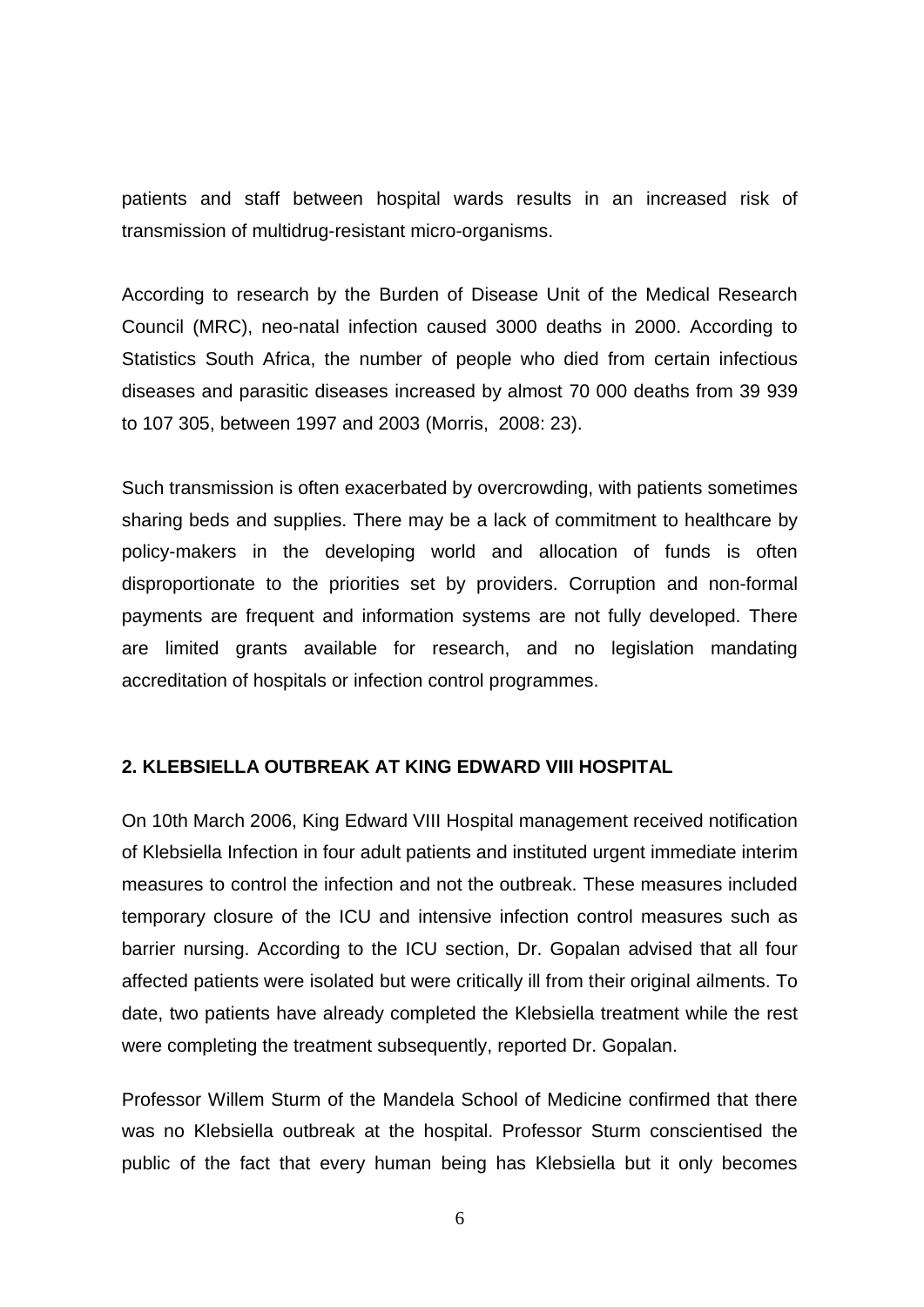deadly if one is sick and the immune system is down. In this regard, there was no need for panic because Prof Sturm emphasised that the four patients had different Klebsiella, ruling out the possibility of an outbreak.

On 30 November 2007, Leon Mbanjwa (Health spokesperson KZN) reported that five babies died from the deadly bacteria at the Prince Mshiyeni Memorial Hospital in Durban's Umlazi area. Details on the deaths at the 922-bed hospital were not immediately available. Mbanjwa said an investigation into the possible outbreak of Klebsiella was ordered on 21 November (Journal of Postgraduate Medical Education, 2007: 82).

.



 **One of the survivors in the deadly Klebsiella outbreaks (Sowetan, 2006: 4)**

As noted, in 2005, a Klebsiella outbreak at Durban's Mahatma Gandhi Memorial Hospital claimed the lives of 22 newborn babies. The picture above is of one of the survivors of the Klebsiella outbreak. A subsequent investigation revealed that the outbreak was linked to a failure of infection control measures. A previous report by Professor Willem Sturm, who led the task team to investigate the 2005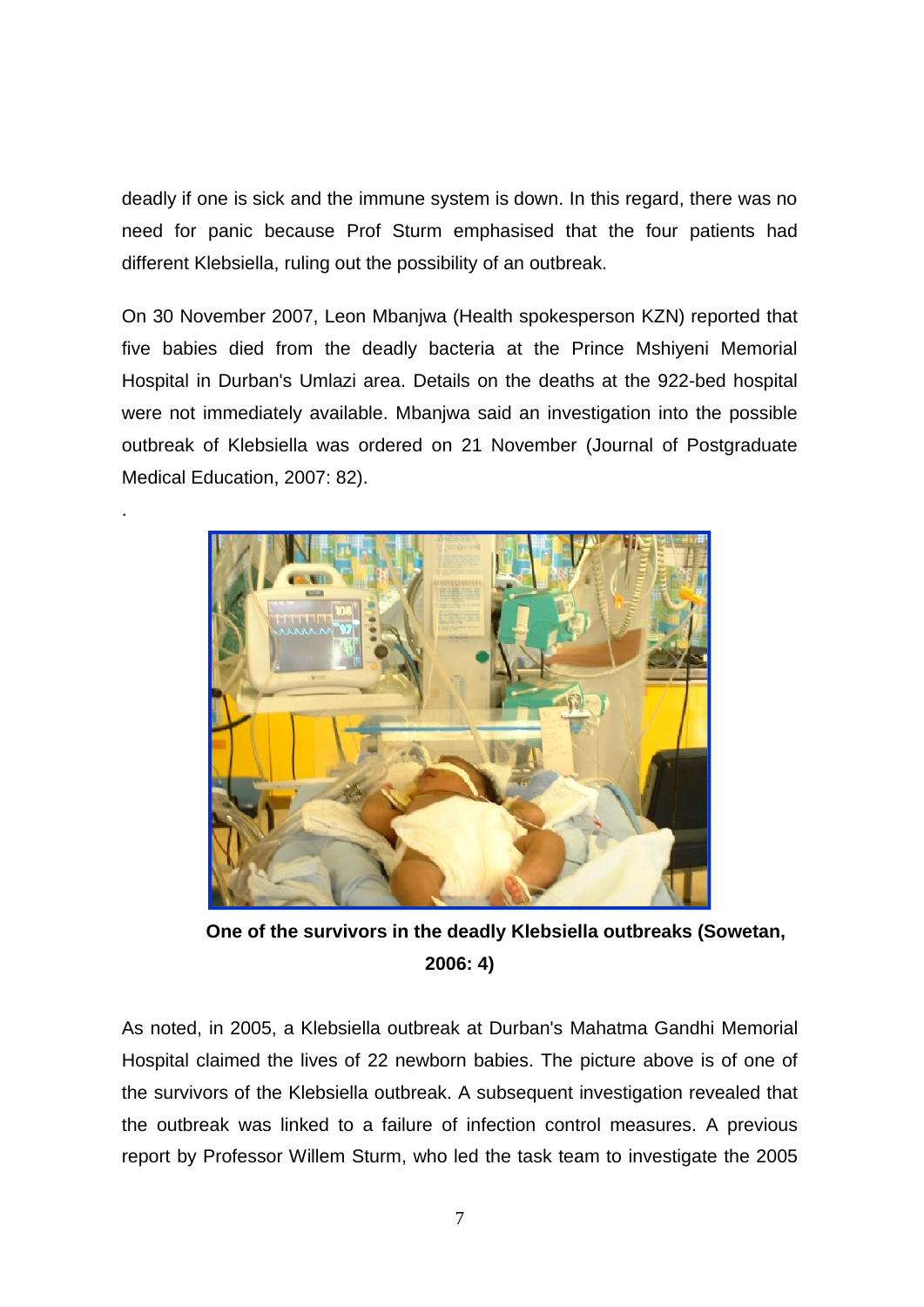outbreak, attributed it to insufficient hand-washing by Neo-natal Intensive Care Unit staff. The contamination was caused by the multiple use of intravenous bottles to administer Vamin-Glucose (Reiner, 2008: 42). A more detailed discussion on the Mahatma Gandhi outbreak follows.

### **MAHATMA GANDHI HOSPITAL INVESTIGATION**

The tragedy that unfolded at this hospital turned the focus onto Infection Control at public hospitals. Steps had to be evaluated and new measures put in place to make sure there will not be a repeat.

### **Detection of outbreaks**

The following sources of reporting outbreaks were noted:

- Surveillance data;
- Medical Practitioner;
- Affected persons/groups;
- Concerned citizens: and
- Media.

Some key questions were raised and the following reasons were highlighted:

- Control and Prevention measures;
- Research Opportunities;
- Training;
- Public, Political or Legal concerns; and
- Program Considerations.

Some of the control and prevention measures are mentioned below:

- Are cases continuing to occur?
- Is the outbreak over?
- Why should one investigate outbreaks?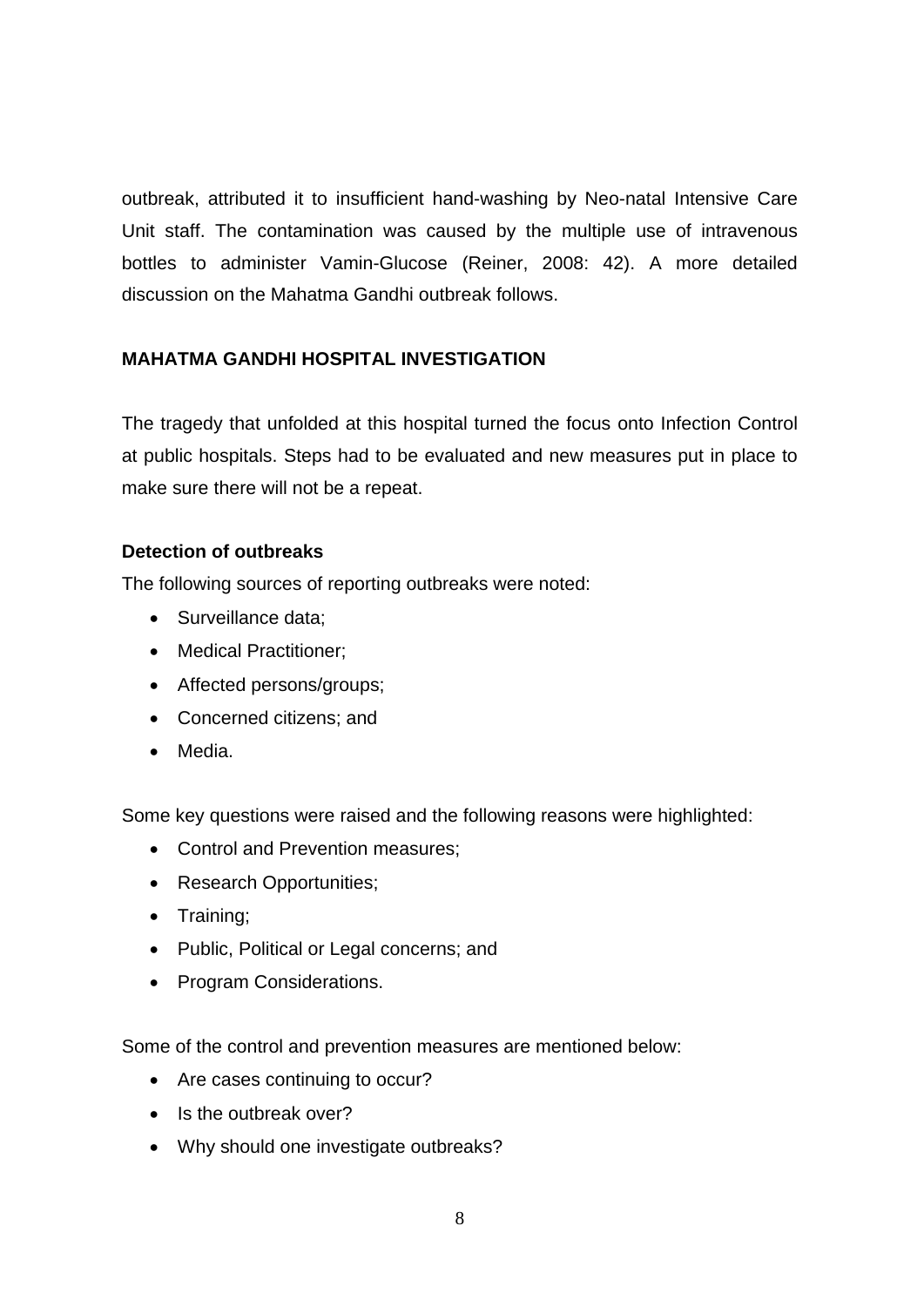Training was considered an integral component for skills development through practice and experience, and should include the following:

- Diplomacy;
- Logical thinking;
- Problem-solving ability;
- Quantitative skills;
- Epidemiologic know-how; and
- Judgment.

Political will is critical to deal with incidents similar to what transpired at Mahatma Gandhi Hospital. There was a outcry from the public after this incidents and an investigation had to conducted to find out exactly what happened.

- Over-riding scientific concerns in the decision to conduct an investigation; and
- The imperative to be "responsibly responsive" even if the concern has little scientific basis.

Some program considerations have to be given due consideration, as highlighted below:

- Identify populations overlooked;
- Recognise intervention strategy failures, and
- Identify changes in the agent or events beyond the scope of the program.

After any incident there has to be an investigation to determine what transpired and how to prevent this from happening in the future. The process that was used in the Mahatma Gandhi Hospital investigation is highlighted hereafter.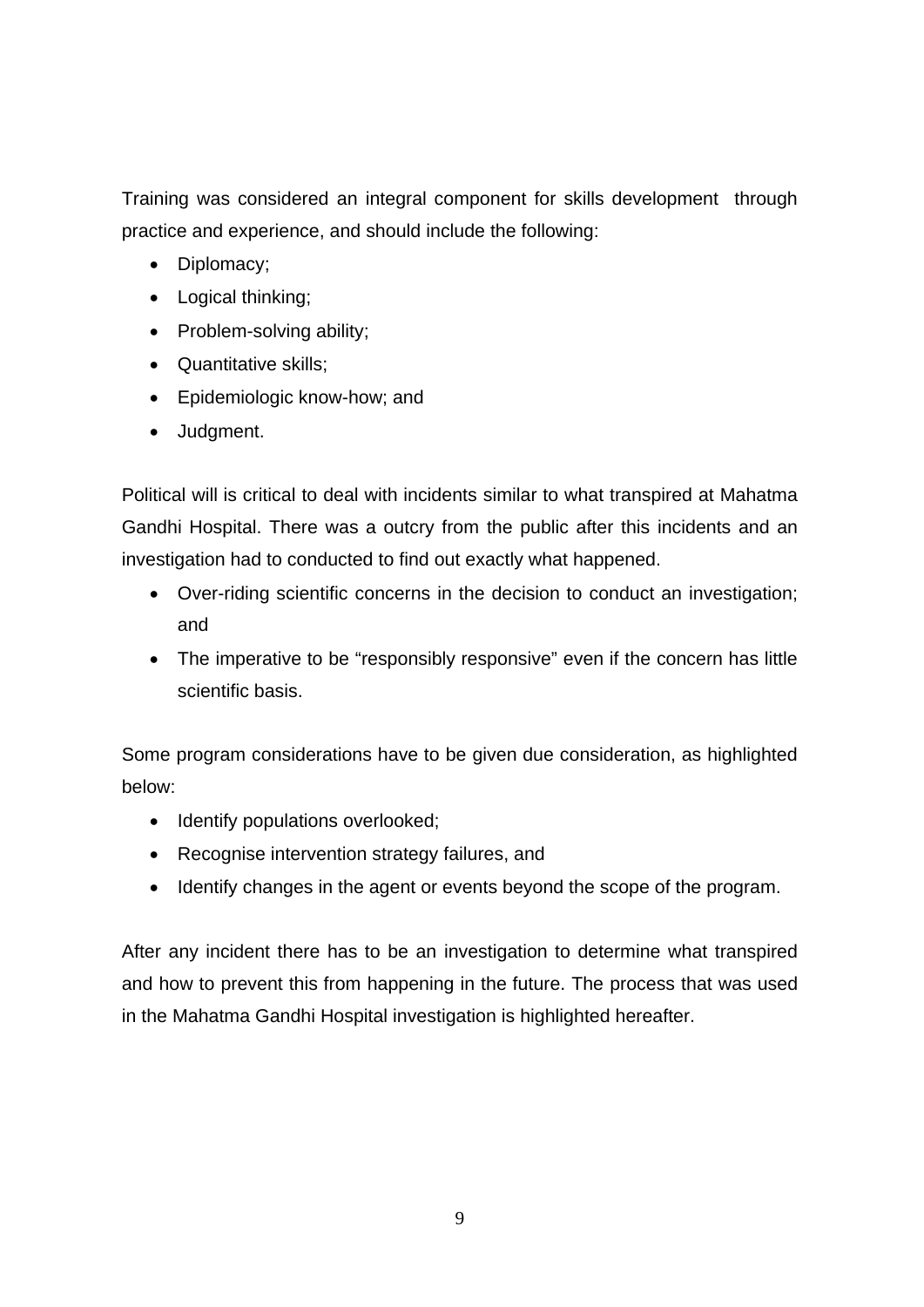### **Steps of an Outbreak Investigation**

The following steps are needed to perform a full investigation:

- Step 1: Prepare for field work;
- Step 2: Establish the existence of an outbreak;
- Step 3: Verify the diagnosis;
- Step 4: Define and identify cases;
- Step 5: Perform descriptive epidemiology;
- Step 6: Develop hypotheses;
- Step 7: Evaluate hypotheses;
- Step 8: Execute additional studies;
- Step 9: Communicate findings; and
- Step 10: Follow up recommendations.

Each step in the process will be briefly outlined in the discussion that follows.

### **Steps of an Outbreak Investigation**

### **Step 1: Preparing for Field Work**

Preparation for field work is significant because it takes care of the logistics.

#### **Investigation**

- Scientific knowledge;
- Supplies; and
- Equipment.

#### **Administration**

- Administrative procedures e.g. travel documents, cash advances; and
- Personal matters.

#### **Consultation**

- Know expected role; and
- Local contact persons.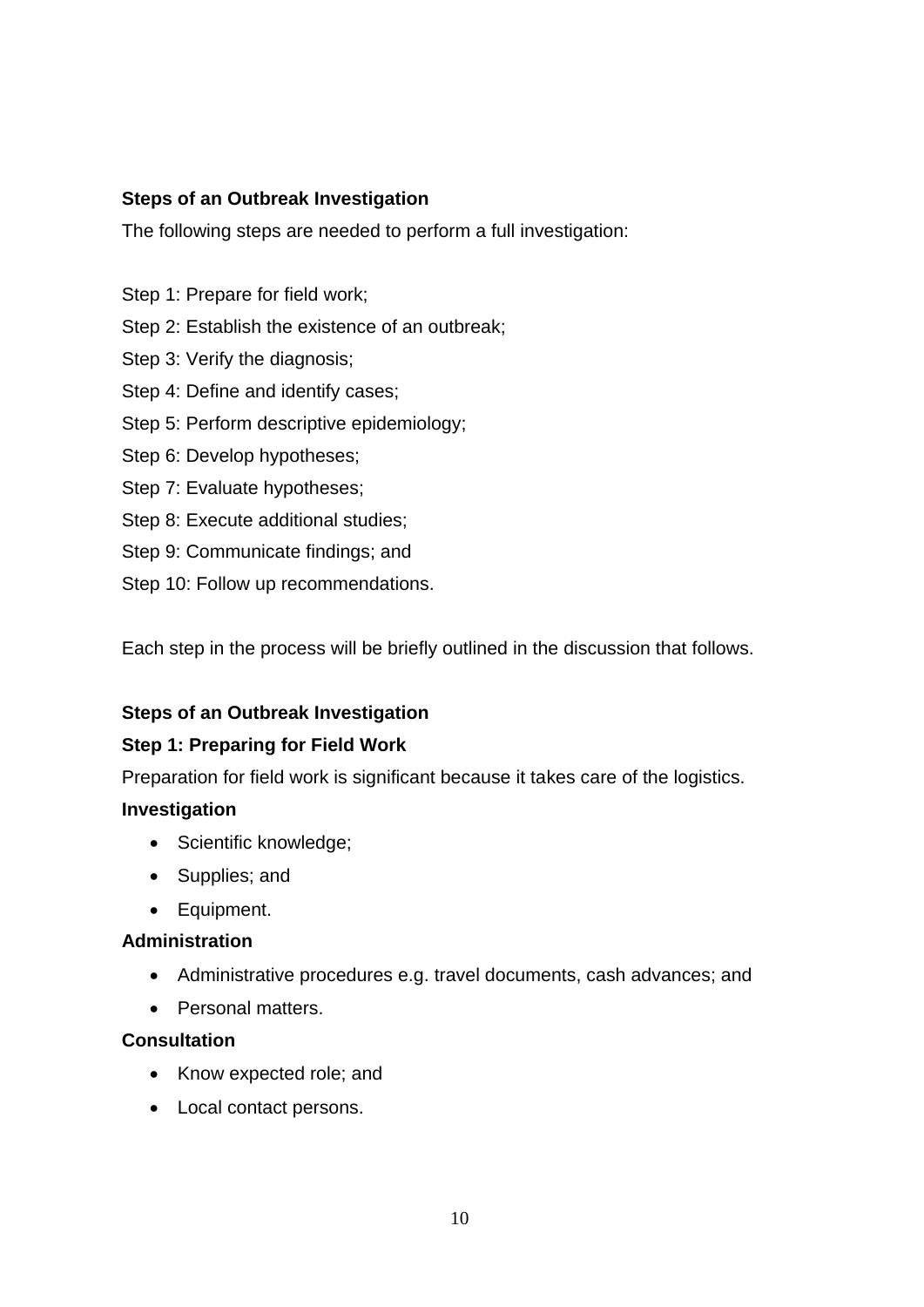### **Step 2: Establishing the Existence of an Outbreak**

- Compare the current number of cases with the number of cases from comparable period during the previous years;
- Surveillance records;
- Hospital records, registries, mortality statistics;
- Data from neighboring areas; and
- Community survey.

### **Step 3: Verify the diagnosis**

- A set of standard criteria should be established for deciding who are the sick persons related to the outbreak ("case-patients"); and
- Narrow or broad diagnosis specified (confirm, probable, suspect).

### **Step 4: Define and Identify cases**

- Tabulate and orient data: person, place, time;
- Frequencies;
- Mapping; and
- Epidemic Curve.

### **Step 5: Perform Descriptive Epidemiology**

- Compare with known sources or similar outbreaks; and
- Design questionnaire.

### **Step 6: Develop hypotheses**

- Perform epidemiologic study: cohort and case-control; and
- Compare risk factors among ill (cases) vs not ill (controls).

### **Step 7: Evaluate hypotheses**

- Collect food, water, and/or environmental samples; and
- Determine what happened with the implicated source or food.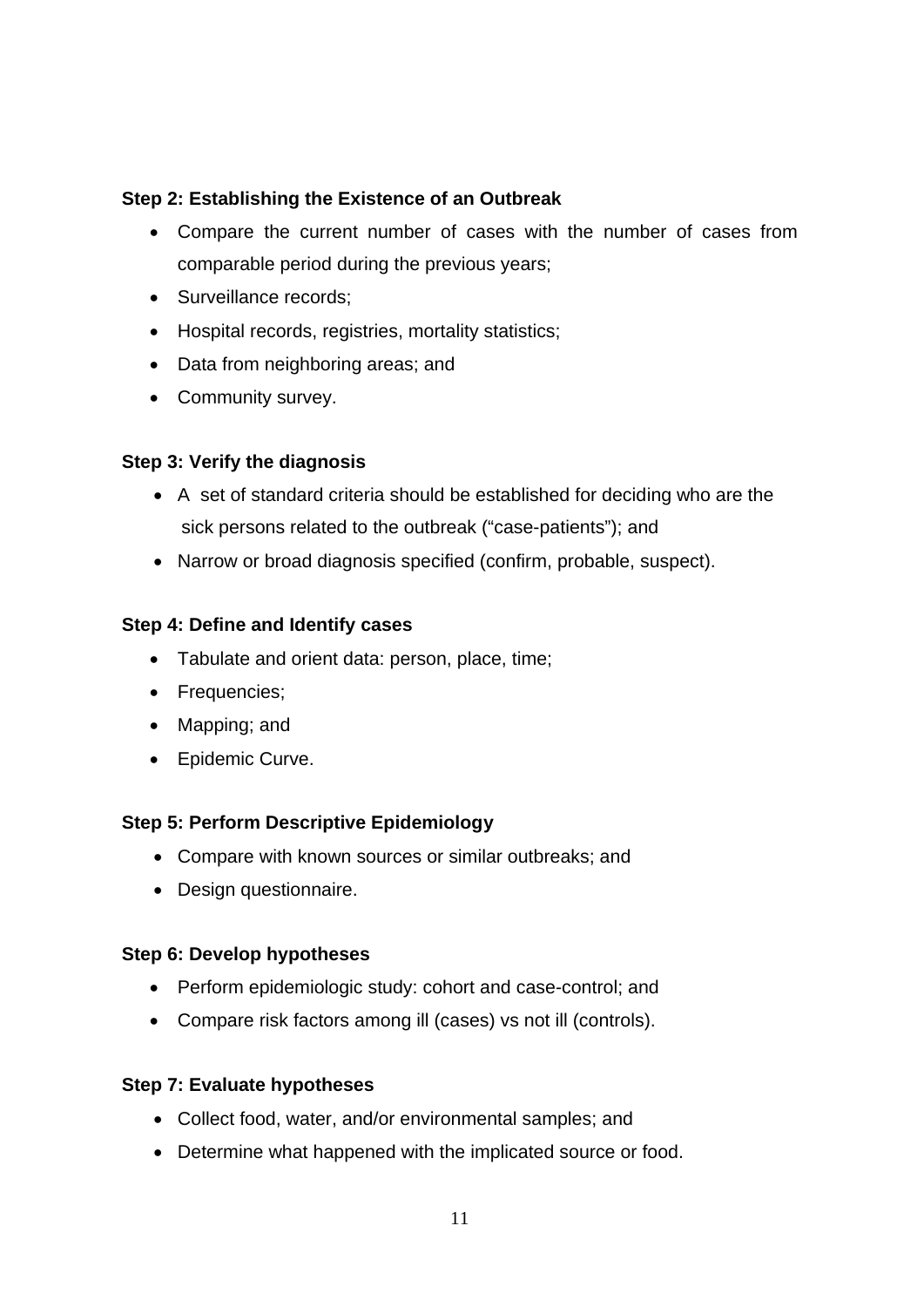#### **Step 8: Execute additional studies**

- Primary public health reason;
- Prevent additional cases: and
- Prevent outbreaks in the future.

### **Step 9: Communicate findings through:**

- Writing and disseminating full reports;
- Meetings and discussions;
- Local and mass media;
- Local government officials;
- Local health workers;
- Concerned authorities;
- Regional health authorities; and
- Department of Health.

#### **Step 10: Follow up recommendations**

- What activities have been undertaken;
- If health status has improved; and
- If health problems have been reduced.

As noted, this is a thorough process that it is essential to follow when conducting such an investigation.

### **3. FACTORS CONTRIBUTING TO THE OUTBREAK**

Structural design was identified as one of the factors that contributed to the outbreak. The main entrance of the nursery is in close proximity to the obstetric wards. There is no wall that prevents easy flow of air and there is a need for an air-lock room with a hand wash basin. Ideally, the air-lock room ought to have an air pressure that is higher than the corridor but lower than the nursery to control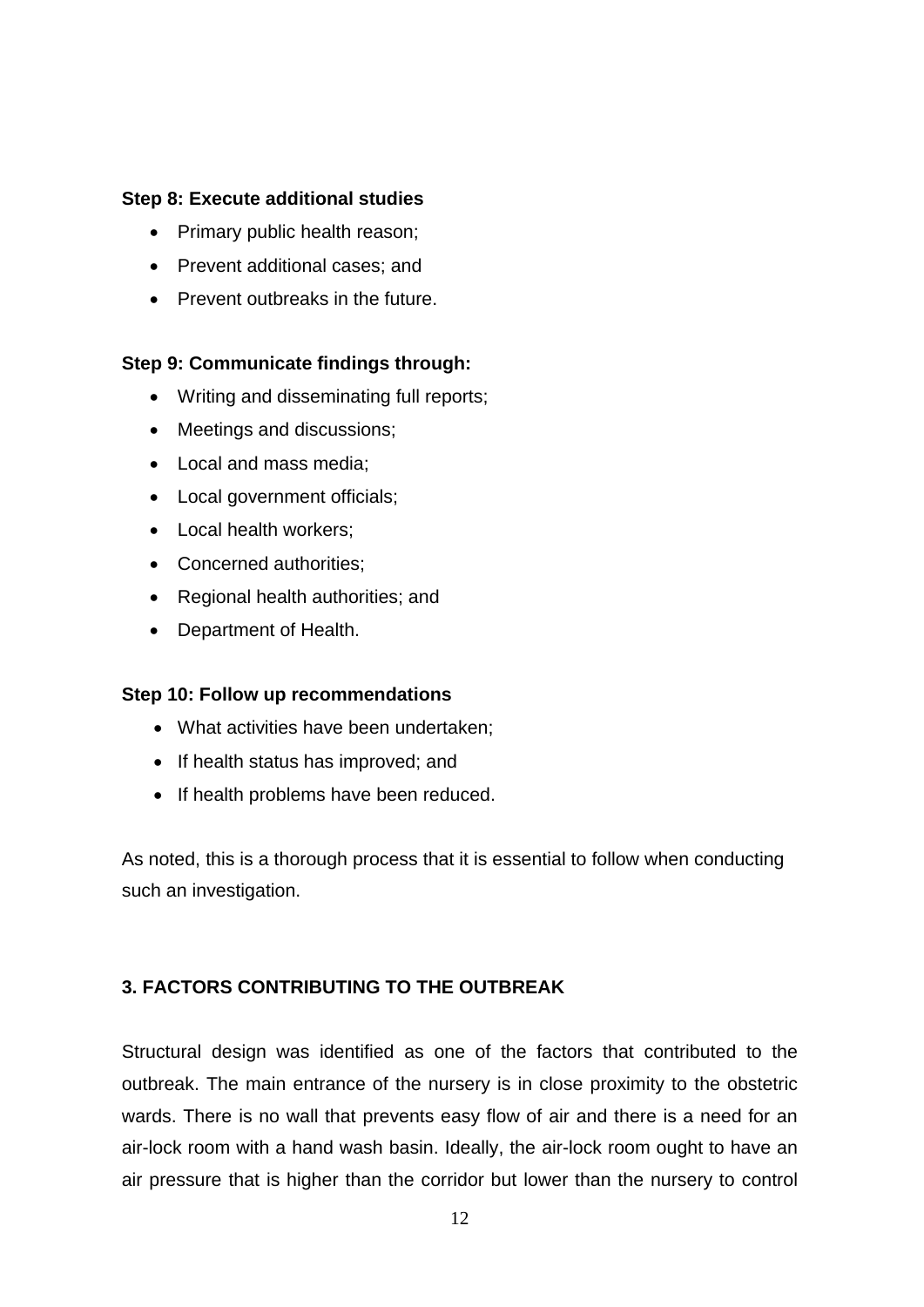airflow and the possible movement of various species of bacteria (Jarvis, 2008: 32). The present kangaroo nursing area needs to be walled off from the obstetric wards and an air-lock room be built between the kangaroo nursing area and the nursery.

The four areas for different levels of care at the nursery should be partitioned and should have different levels of air pressure. There is also a need for extra and larger hand-wash basins for the nursery and isolation cubicles. These basins should be equipped with elbow operated taps and wall-mounted soap and papertowel dispensers. Disinfection and sluice rooms also need to be established (Harbarth, 2007: 95).

#### **4. WORK PROCESSES AND HUMAN BEHAVIOUR**

Infection control measures have to be set to deal with several flaws identified with regard to behavioural aspect of infection prevention. Before these interventions were made, Klebsiella Pneumoniae was found on the hands of 10% of the staff. It is thus recommended that long-sleeved clothes *not* be worn. Wrist-watches and rings should not be allowed and hands should be washed up to elbow level.

There should also be continuous education and training on infection control. More authority should be delegated to an infection control officer to allow for appropriate intervention to be made immediately to prevent infection and deal effectively with identified cases (Fisher *et al*, 2007: 202). Klebsiella Pneumoniae was found in bottles of one of the intravenous preparations (Vamin-Glucose). This requires that extra precautionary measures be taken in preparing these solutions as contamination at the production level has not been ruled out. Multiple use of intravenous medication should be stopped.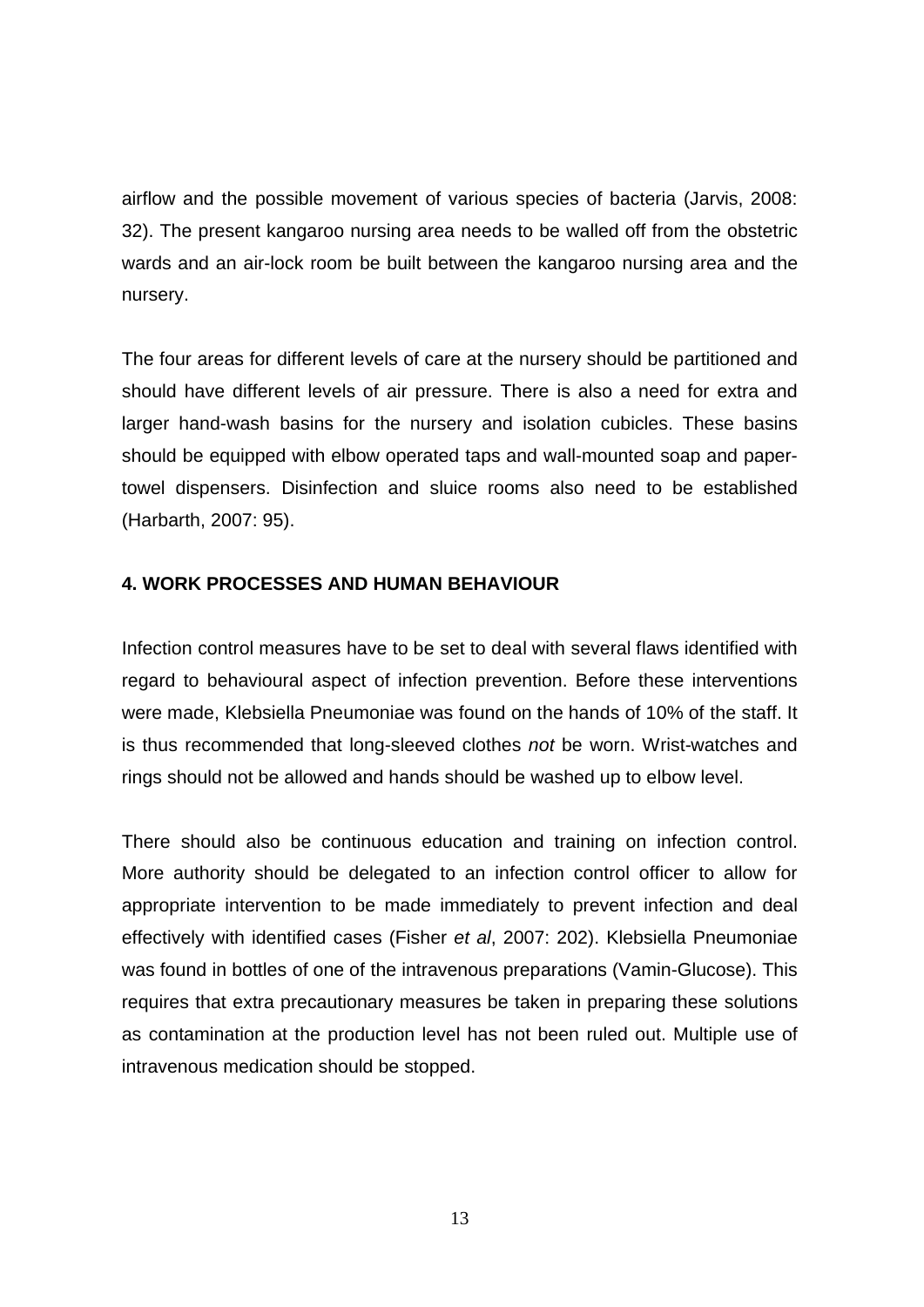### **5. STAFF AND STAFFING CONCERNS**

Staff raised the following concerns:

- The lack of dedicated Infection prevention and control posts on staff establishments at all levels, from institutional to national level;
- The reported existence of institutions without a full-time, dedicated infection control officer. The infection prevention and control function in such cases was done on an ad-hoc basis. A registered nurse who performs infection control situations was cited as a reason for such arrangements;
- This casual approach to Infection Prevention and Control, associated with lack of clear job descriptions for ICP;
- Due to staff shortages, inadequate orientation and in-service training for nursing agency staff on infection control issues before they are allocated in the wards;
- High staff turnover as a contributory factor to the shortage of trained ICO;
- Staff shortages, resulting in closure of certain wards, including isolation units. This has led to the exposure of patients with contagious conditions to the rest of the patients in units not designed to contain such conditions; and
- An identified need to establish realistic infection control staffing norms that are relevant and viable for South Africa (Bermudes, 2008: 77).

### **6. ENVIRONMENTAL CLEANING**

.

There is a clear lack of cleaning standards for the health care environment. Training of cleaners is largely neglected. In some facilities, the cleaning service is not properly managed, as cleaning supervisors are not trained. Poor collaboration and consultation between procurement divisions and infection control units in the procurement of cleaning chemicals, results in cleaning products and chemicals being purchased that are not properly understood and thus not appropriately used by the cleaners (Arab, 2008: 22).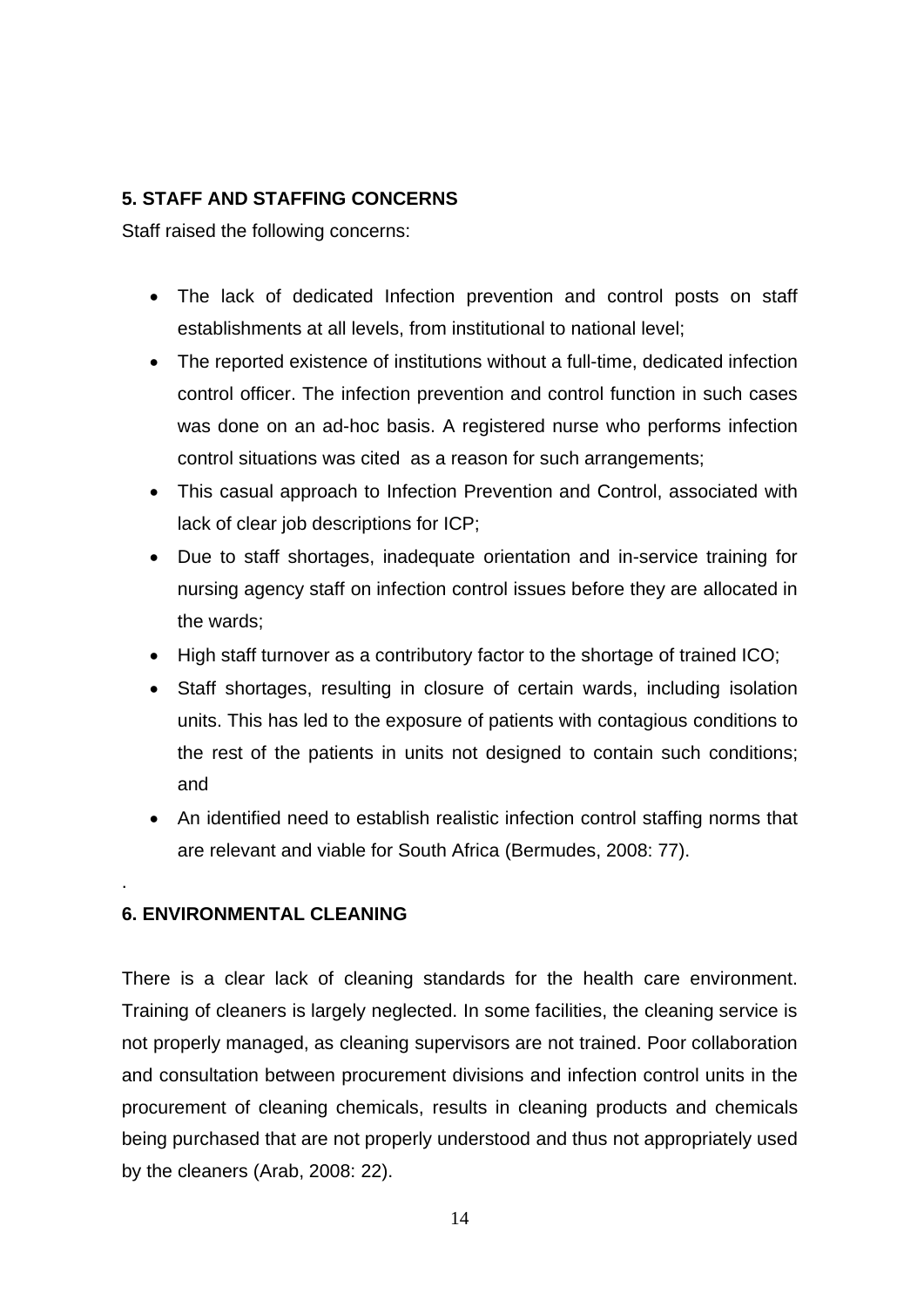Due to inefficient career paths, cleaning departments are often burdened with a largely aging staff component that is no longer optimally productive. Inefficient cleaning services turn health facilities into environments conducive for microbial growth and spread.

### **7. COMBAT STRATEGY**

In order to break the chain of the incidence of all communicable diseases via air, droplets and contact by carrying out investigations as well as identifying the source of contamination, are viewed as significant processes. Taking preventive measures to control the spread of those diseases so as not to create any health problem to the public is noted as critical (Ambler, 2008: 90).

### **Specific objectives relating to the above strategy**

If the following specific objectives can be carried out effectively, the chain of incidence can be broken:

- Reduce the endemic of communicable diseases to a minimum level:
- Reduce the frequency and duration of outbreak diseases; and
- Increase the awareness among the community regarding communicable diseases and preventive measures through health education.

### **Approaches to improvement**

The following measures will ensure that there is an integrative approach to improve infection control:

- Strengthen the surveillance system;
- Create proper control and preventive measures;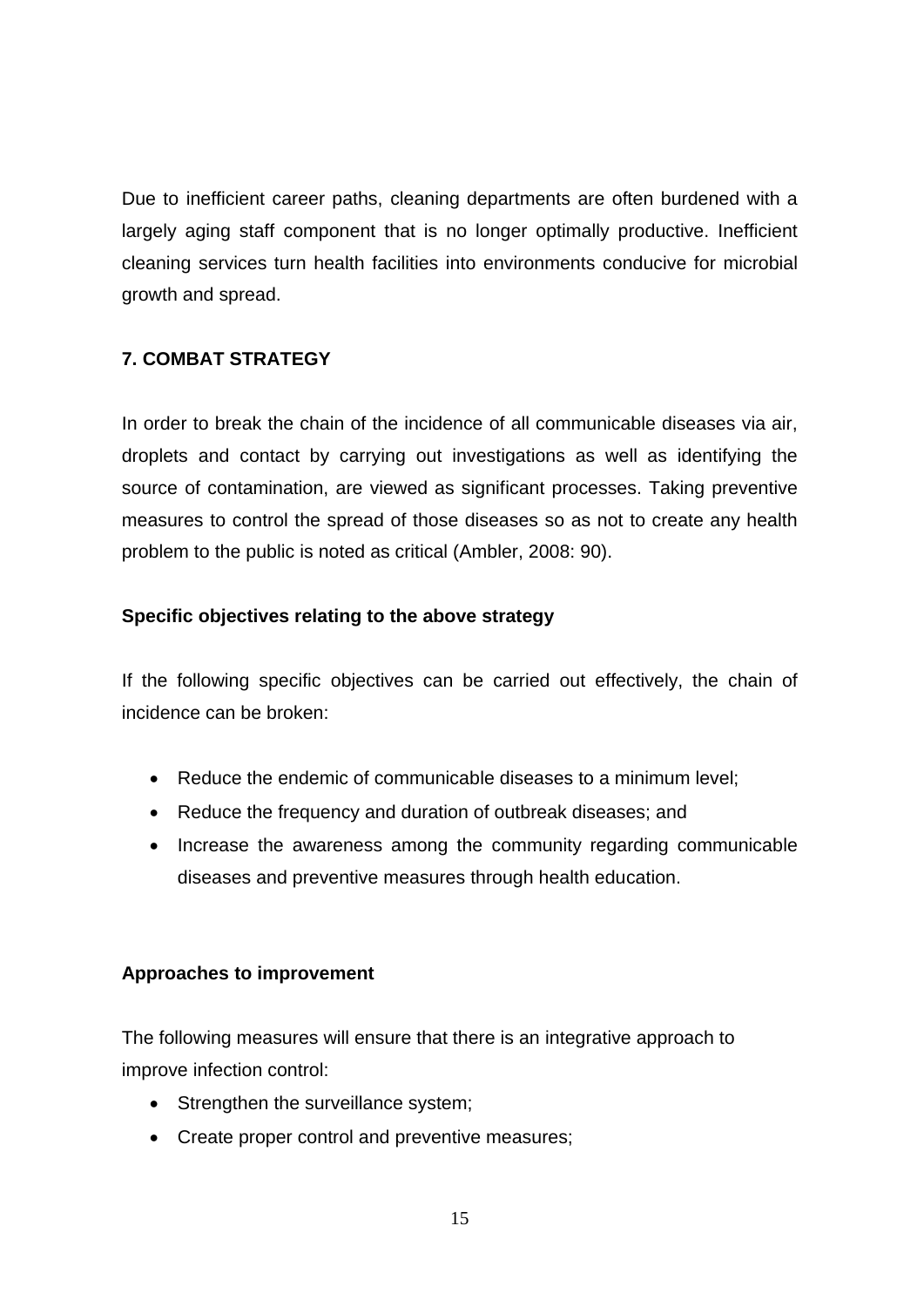- Identify the more effective integration in controlling communicable diseases in health care services;
- Identify and use the latest technology in controlling communicable diseases;
- Enforce the law with regard to communicable diseases;
- Develop a relationship between agency in controlling and preventing communicable diseases; and
- Involve the community directly in communicable disease control programs through effective health education (Sanders, 2007: 77).

## **Challenges**

The public health sector faces many challenges. The number of citizens who use these facilities puts an enormous burden on the limited resources that are available. This impacts negatively on areas such as infection control. Some of the challenges are highlighted below:

- Lack of area specific infection control policies;
- Lack of infection control training programs for institutional personnel;
- Lack of condition-specific infection control policies;
- Lack of infection control manuals;
- Lack of outbreak investigation and outbreak management skills;
- Lack of hand washing facilities, isolation facilities, and waste management facilities;
- Lack of rational antibiotics use monitoring systems;
- Lack of effective surveillance system for nossocomial infections at institutional, regional, provincial and national level; and
- Non-involvement of Infection Control in procurement decisions.

### **Factors impacting on challenges**

- A shift from the basics;
- Lack of national policy;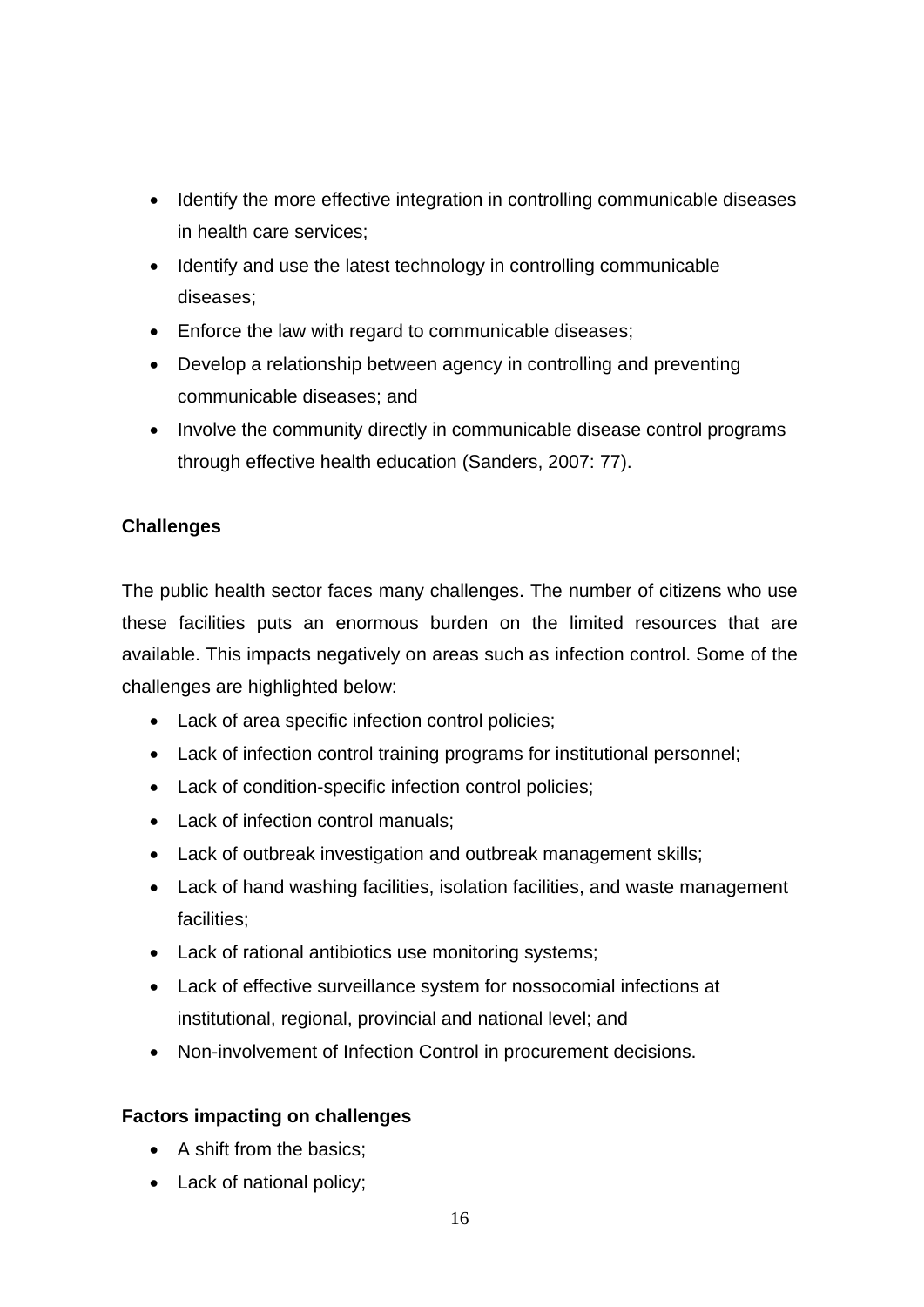- No focused attention on Infection Control by professional councils.
- Brain drain;
- Staff shortage; and
- Unclear mandate at national, provincial and facility level.

## **8. GOVERNANCE**

The national, provincial and local tiers of government and civil society at large have very specific roles to play and responsibilities to take on when preventing and managing infections. The roles of the different tiers are as follows:

8.1 The National Department of Health, Directorate: Infection Prevention & Control

8.1.1 The National Department of Health establishes a national Infection Prevention & Control directorate within the Cluster: Office of Standards Compliance; and

8.1.2 The Directorate: Infection Prevention & Control is advised and assisted by a National Infection Prevention and Control Advisory Committee (NIPCAC), consisting of experts in the field of infection prevention and control. This formalised national structure is established in accordance with Section 23 (5) of the National Health Act, 2003, making it a committee of the National Health Council.

8.2 The Provincial Infection Prevention & Control Committee/Unit

In each province, a Provincial Infection Prevention & Control Committee or unit is established, preferably within existing provincial Quality Assurance structures. This committee meets at least quarterly with the district infection prevention and control committees.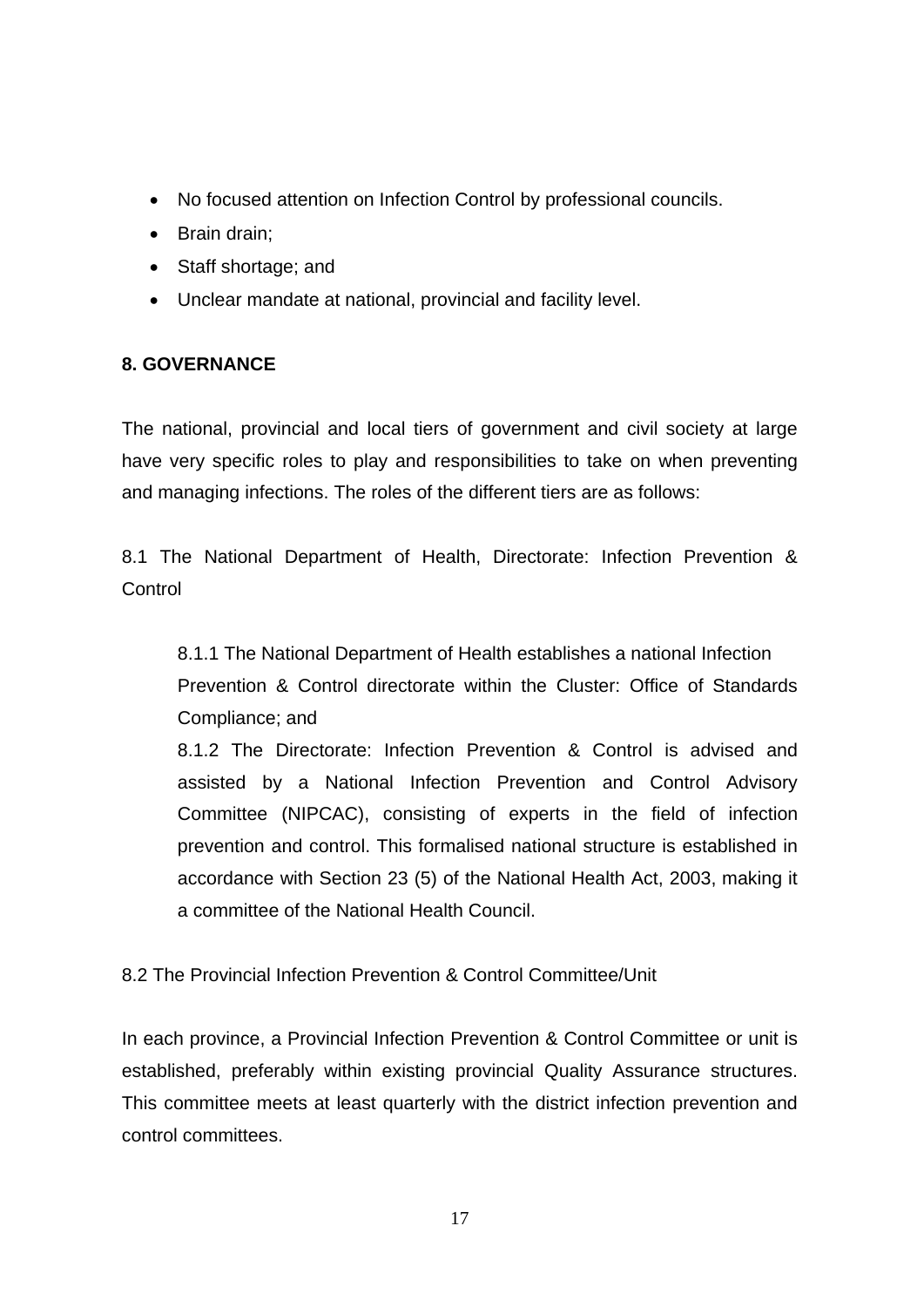8.3 The District Infection Prevention & Control Committee

8.3.1 Each health district establishes a District Infection Prevention & Control Committee that comprises the district infection prevention and control officer and facility-based officers in charge of infection prevention and control; and

8.3.2 The Committee meets at least quarterly or more frequently as the need arises.

Public sector medical staff operate within a legal framework. The different legislation that directly affects the staff is highlighted hereafter.

### **9. LEGAL AND REGULATORY OBLIGATIONS**

- Section 7 of the Constitution, Act 108 of 1996, affords everyone a right to live in an environment that is not harmful to his/her health or well-being;
- The Occupational Health and Safety Act, No 85 of 1993 Section 8(1), that obliges an employer to provide as far as is reasonably practicable, a safe working environment; and
- Section 13, which imposes a duty on every employer to as far as is reasonably practicable, cause every employee to be made conversant with the hazards to his health and safety, attached to his work, and the precautionary measures to be taken with respect to those hazards.
- The Environmental Conservation Act (No 73 of 2000) in terms of which all wastes containing Hazardous Biological Agents that can cause exposure to disease can only be disposed of on sites specifically designed for this purpose.
- The Foodstuffs, Cosmetic and Disinfectants Act (No 54 of 1972), in terms of which the significant hazards in food should be identified and controlled to ensure that food will not cause harm, chemically, biologically or physically when prepared, used or eaten according to its intended use.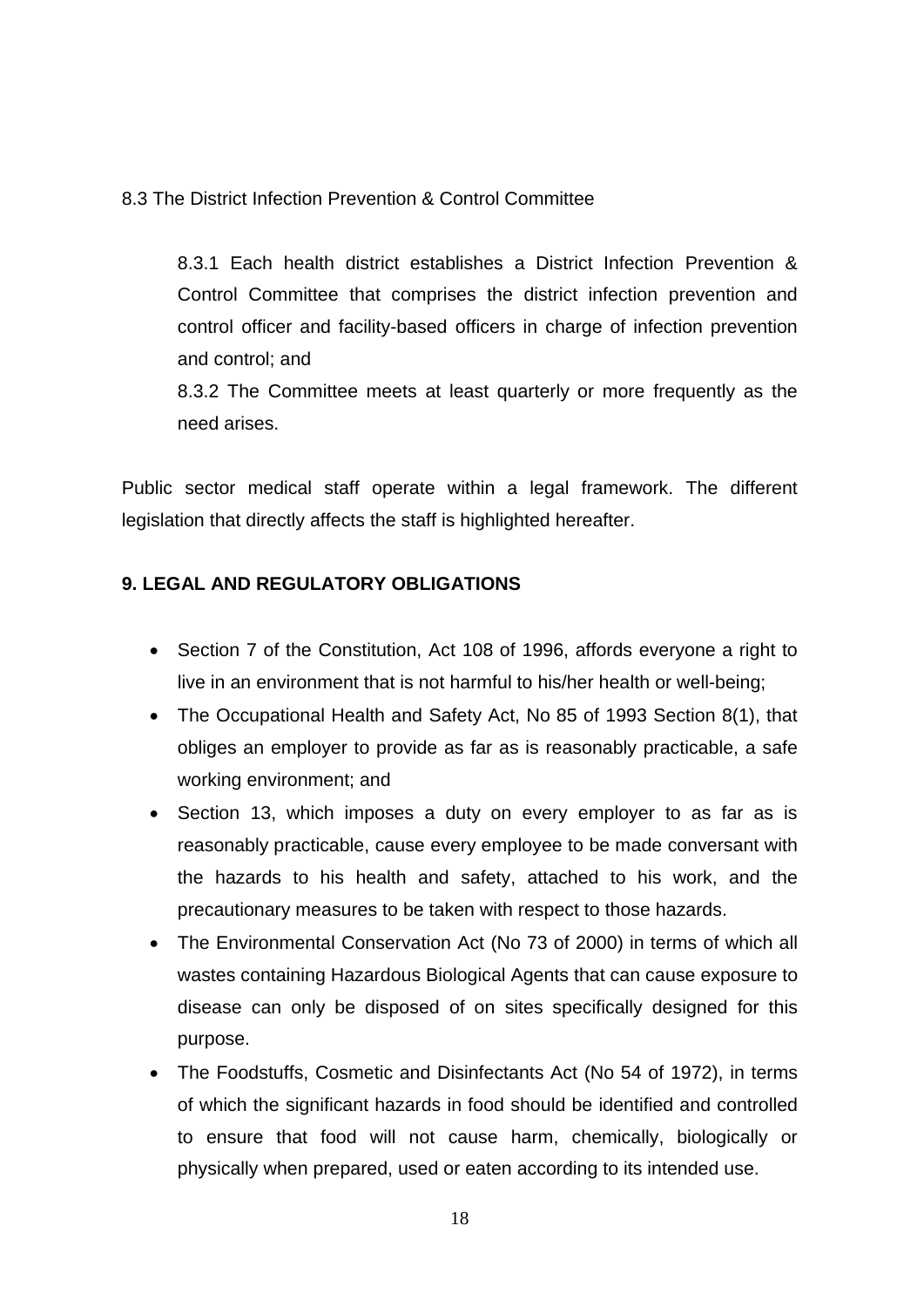## **10. MILLENNIUM DEVELOPMENT GOALS (MDGs)**

The case study of Mahatma Gandhi Hospital is a typical example of the failures of the Millennium Development Goals (MDGs) in South Africa.

Reaching the MDG on reducing child mortality will require universal coverage with key effective, affordable interventions. These include care for newborns and their mothers; infant and young child feeding; vaccines; prevention and case management of diarrhoea, pneumonia and sepsis malaria, and control, prevention and care of HIV/AIDS. In countries with high mortality, these interventions could reduce the number of deaths by more than half (Zaidi, 2007: 73).

To deliver these interventions, the World Health Organisation (WHO) promotes three main strategies:

- Integrated management of childhood illness;
- Expanded programme of immunisation; and
- Infant and young child feeding.

Attention to newborn health needs to be incorporated into each of these delivery strategies, complemented by interventions aimed at making pregnancy safer.

Some key recommendations follow that emanated of this case study.

### **11. RECOMMENDATIONS**

The following recommendations are made for the Mahatma Gandhi Hospital, based on this case study:

11.1. Reconstruction of the nursery to allow for better infection prevention is essential.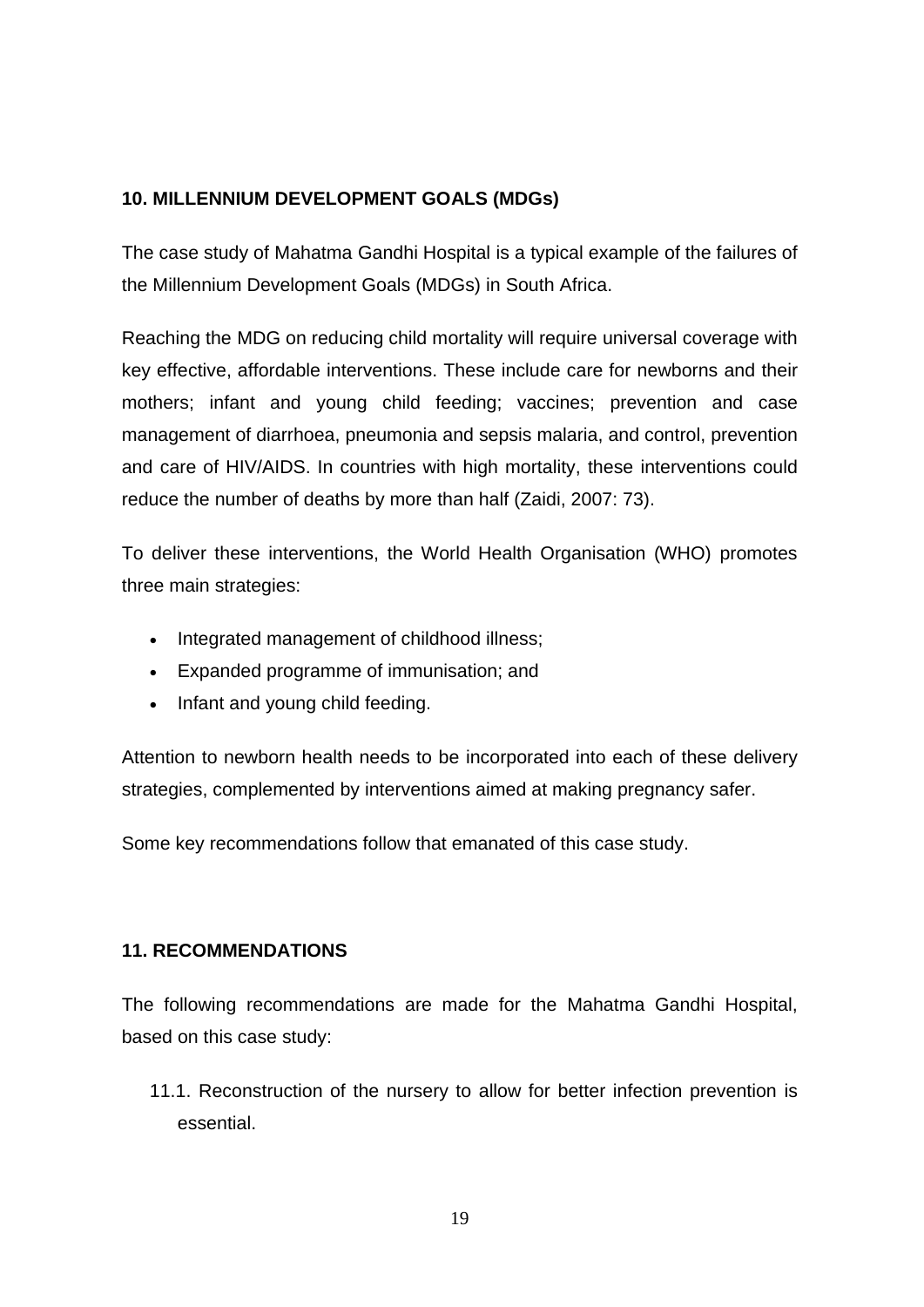- 11.2. Abandoning the practice of multiple use of units of IV preparations and intra-ocular medication throughout the hospital, is imperative. Such preparations should be used only once. Multiple-use for one patient should also not be done.
- 11.3. Long sleeves on gowns should be compulsory, with white coats and uniforms forbidden. Long sleeved personal gear should not be allowed, nor should watches, rings or other jewellery be worn on hands and wrists. These interfere with proper hand washing. In high care areas, hand washing needs to include the arms up till the elbow.
- 11.4. Continuous education and training on infection prevention practices should be the norm. This is best done in the format of professional audits, and should be run as a province-wide program, addressing all major areas of infection prevention.
- 11.5. There is a need to institute an early warning system and for a rapid response team to be able to act more speedily in events of this nature.
- 11.6. An Infection Control laboratory at Inkosi Albert Luthuli Central Hospital (IALCH) should be established to allow for rapid molecular characterisation of organisms involved in alleged outbreaks. This is linked to recommendations 4 and 5 above.
- 11.7. Proper hand washing should not be replaced by chloro-hexidine sprays or gloves. Gloves become contaminated as well. Hands inside gloves create an environment in which bacteria multiply better than on dry hands.
- 11.8. Standard Operating Procedures should be put in place for the use of gloves, gowns and aprons.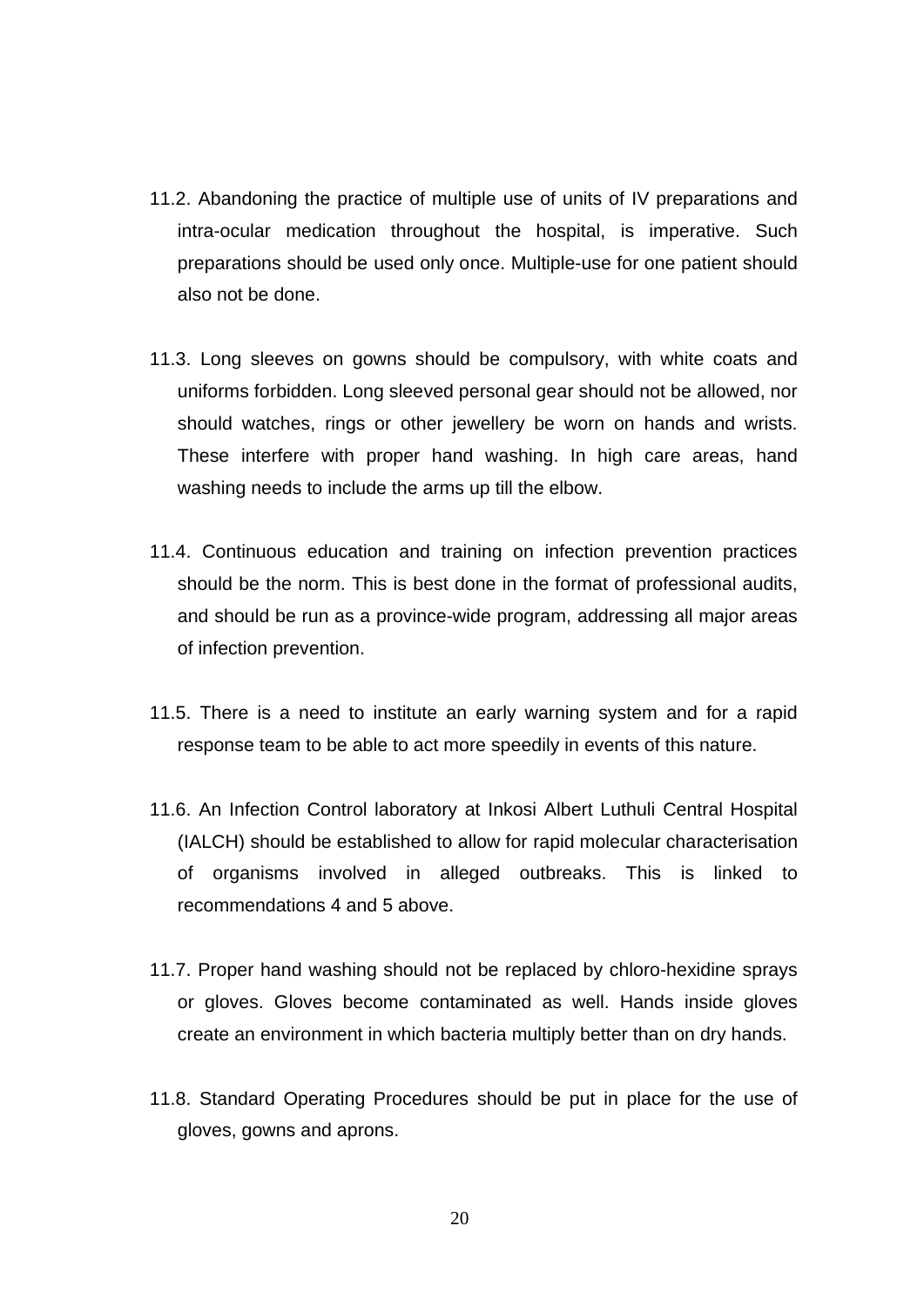11.9. The infection control officer should be given more authority so that he/she can instruct staff to stop malpractice if he/she observes this.

#### **12. CONCLUSION**

While a single individual or sections of the hospital cannot be responsible for these unfortunate tragic deaths, a single individual and sections of the hospital can take steps to ensure that this never happens again. Successful prevention of outbreaks depends on many factors such as political and managerial commitment and authority at all levels, strong partnerships and good communication between all tiers of government, the private sector and other relevant stakeholders. The establishment of the required structures and making available the necessary resources to implement the strategy, will also be of the utmost importance. Every effort should be made to build and improve capacity for management of infectious diseases, infection control practice, epidemiology and surveillance at different levels, and to ensure that all activities are based on evidence-based practices. The KwaZulu-Natal Department of Health has an Infection Control Policy which has to be put in practice by the Infection Control Officer at the hospital.

The loss of life at a hospital is at times unavoidable. The challenge is to ensure that lives are not lost due to practices that could be prevented. There are many challenges facing the public sector health departments and there has to be an integrative approach with all role-players to ensure that this does not happen again.

21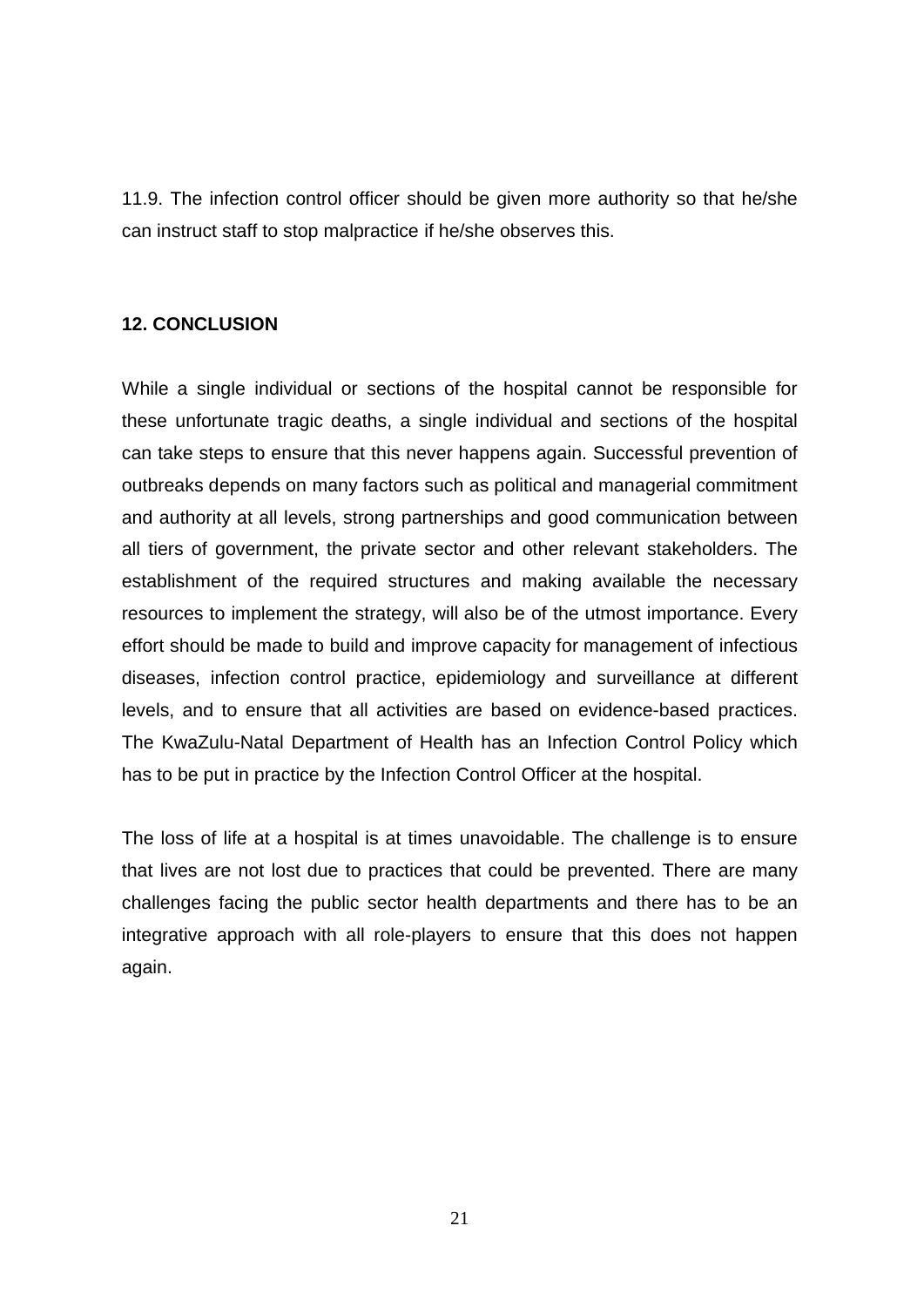#### **13. BIBLIOGRAPHY**

Ambler, R. P. 2008. *A standard numbering scheme for class A b-lactamases*. Profile Books: London.

Arab, G. 2008. *Health Issues and Public.* Brooklyn Printers. USA.

Bermudes, H. C. 2008. *Molecular epidemiology of an outbreak due to extendedspectrum beta-lactamase-producing enterobacteria in a French hospital. Eur. J. Clin.* Sage: Newbury Park.

Biochem. J. 2008. *Multiply resistant Klebsiella pneumoniae*. Stutterheim. Urban Forum.

Bradford, P. A. 2008. *Multiply resistant Klebsiella Pneumoniae strains from Durban hospital: Identification of the extended-spectrum TEM-12 and TEM-10 ceftazidime-hydrolyzing b-lactamases in a single isolate. Antimicrob. Agents Chemother.* University of KwaZulu-Natal, Pietermaritzburg.

Constitution, Act 108 of 1996, South Africa: Government Press.

Daily News paper: *Mahatma Gandhi Outbreak* 2006: Durban. Atlas Printers.

Fisher, E. R., Kotwal, N., Hermann, C. & Fisher, B. 2007. *Types of tumor lymphoid response and sinus histocytosis. Arch Pathol Lab Med.* 2007. Communication Research Methods. Glenview: London.

Harbarth, S., Sax, H. & Gastmeier, P. J. 2007. *Hosp Infect*. South Africa: Ashgate.

Hanson, N.D. 2008. Detection of plasmid-mediated AmpC β-lactamase genes in clinical isolates by using multiplex PCR. *J Clin Microbiol* . Durban.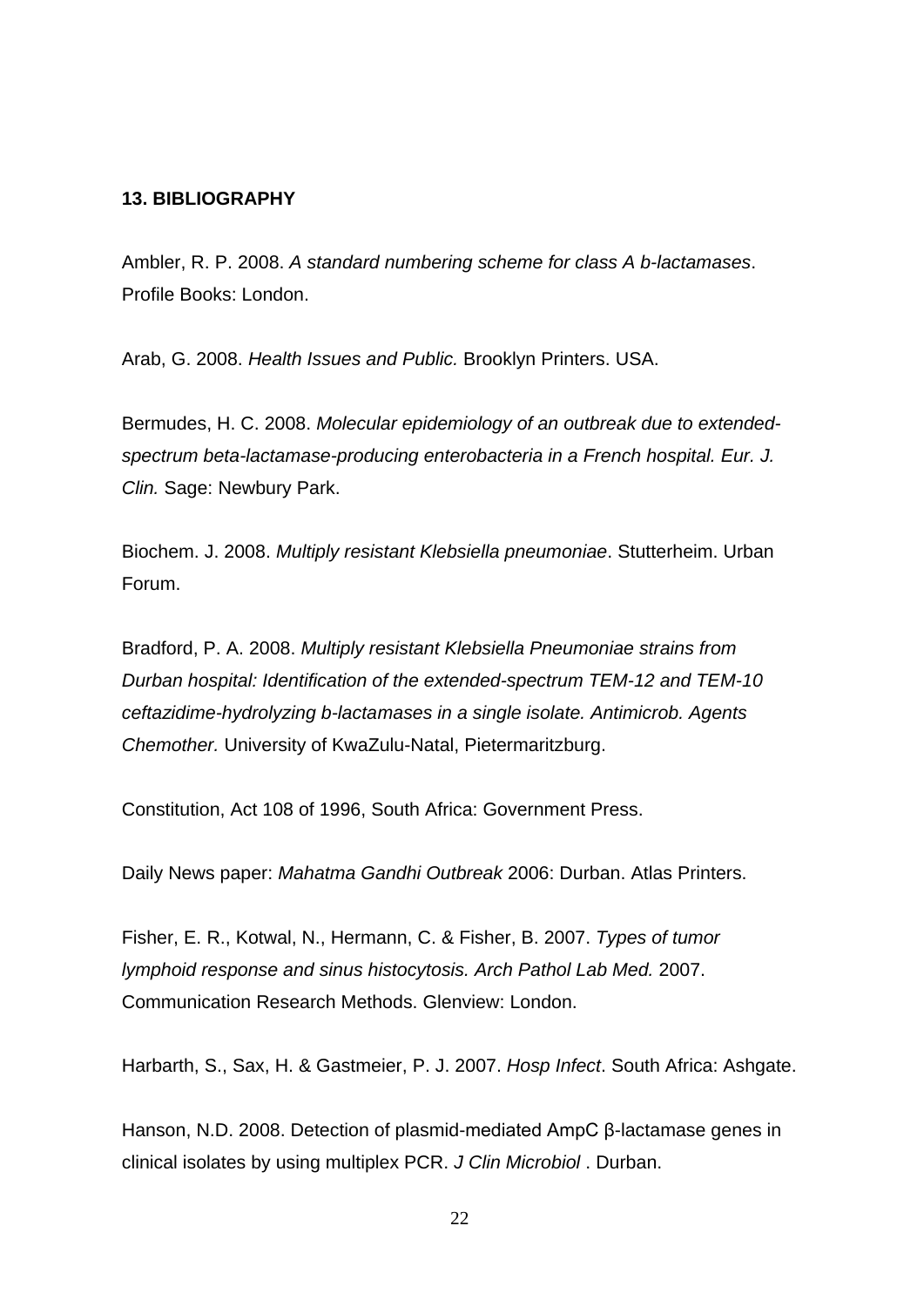*Journal of Postgraduate Medical Education, Training & Research* (UKZN) Vol. II, No. 2, March-April 2007.

Jarvis, W. R. 2008. *Infect Control Hosp Epidemiol*; Third World Quarterly.

Lynch, P. *et al*.2007. Infection control in developing countries. In: Jarvis W.R., ed. Bennett and Brachman's Hospital Infections. Philadelphia: Lippincott; Williams & Wilkins; UCT Press: Cape Town.

Morris, K. 2008. *Lancet.* http://research.stlouisfed.lancet/wp/2004/2004-021.pdf [Accessed on 22 October 2009].

Occupational Health and Safety Act, No 85 of 1993 Section 8(1). South Africa: Government Press.

Okeke I.N. 2007. *Lancet Infect Dis*. Earthscan Publications: London.

Pittet, D. & Donaldson, L. 2007. Int J *Qual Health Care.* From theory to practise. Routledge: London.

Ponce-de-Leon-Rosales, S. & Macias, A. In: Wenzel R. P., ed. Prevention and control of nosocomial infections. 4th ed. Philadelphia: Lippincott Williams.

Rosenthal, V.D. *et al.* (2008). *Infection Control*. Earthscan Publications: London.

Reiner, A., Spona, J., Reiner, G., Schemper, M., Kolb, R., Kwasny, W. et al. 2008. Estrogen receptor analysis on biopsies and fine needle aspirates from human breast cancer. Am J Pathol.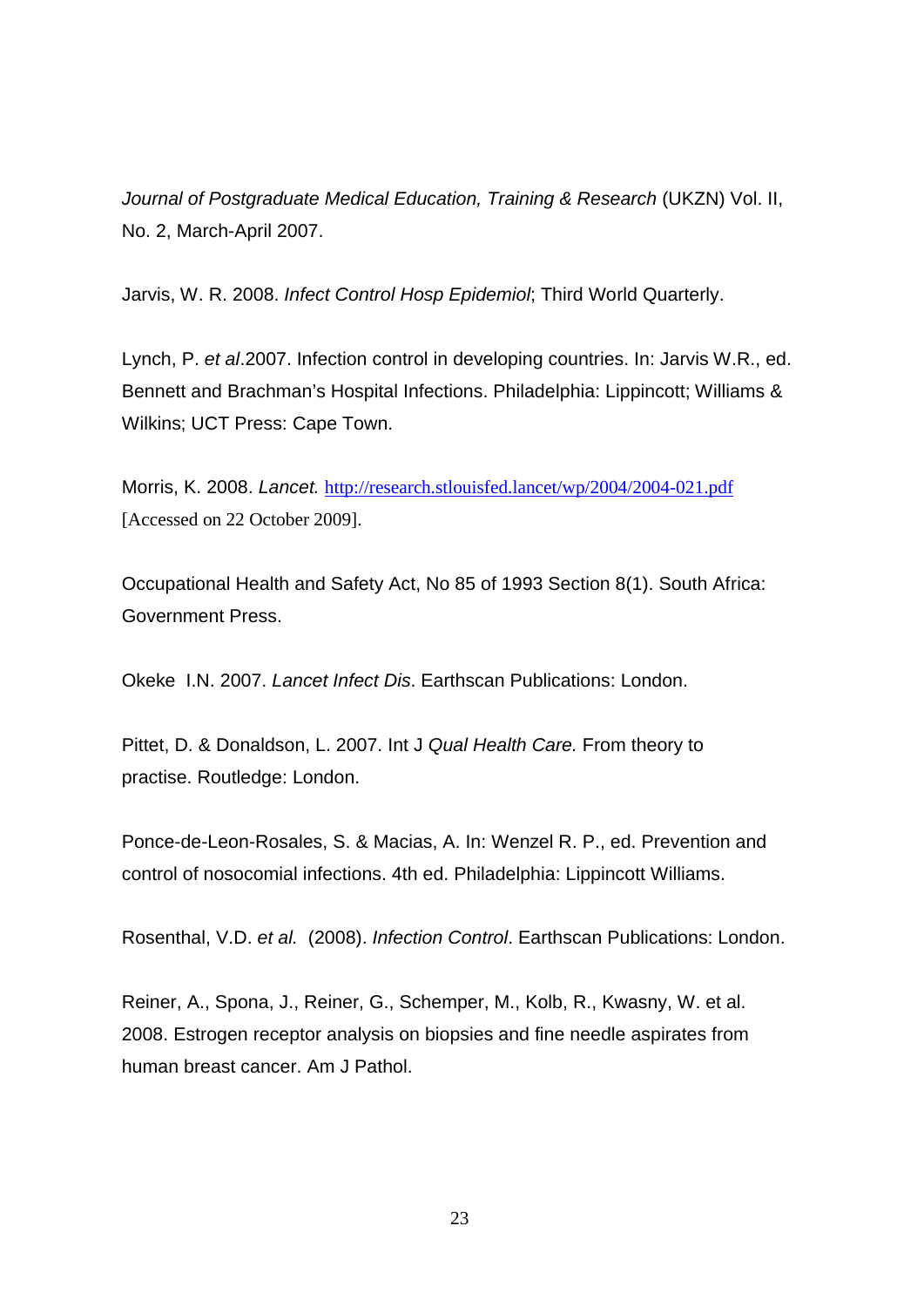Sanders, C.C. 2007. Novel plasmid-mediated β-lactamases in enterobacteriaceae: Emerging problems for new β-lactam antibiotics. *Curr Clin Top Infect Dis.* 

The Environmental Conservation Act No 73 of 2000. South Africa: Government Press.

The Foodstuffs, Cosmetic and Disinfectants Act, 1972 (Act No 54 of 1972). South Africa: Government Press.

Wilkins, K. 2003. *Managing Outbreaks.* Stutterheim: Urban Forum.

Zaidi, A.K. et al. Lancet 2007; http://research.lancet/dbn/2005/2005-33.pdf [Accessed on 22 October 2009].